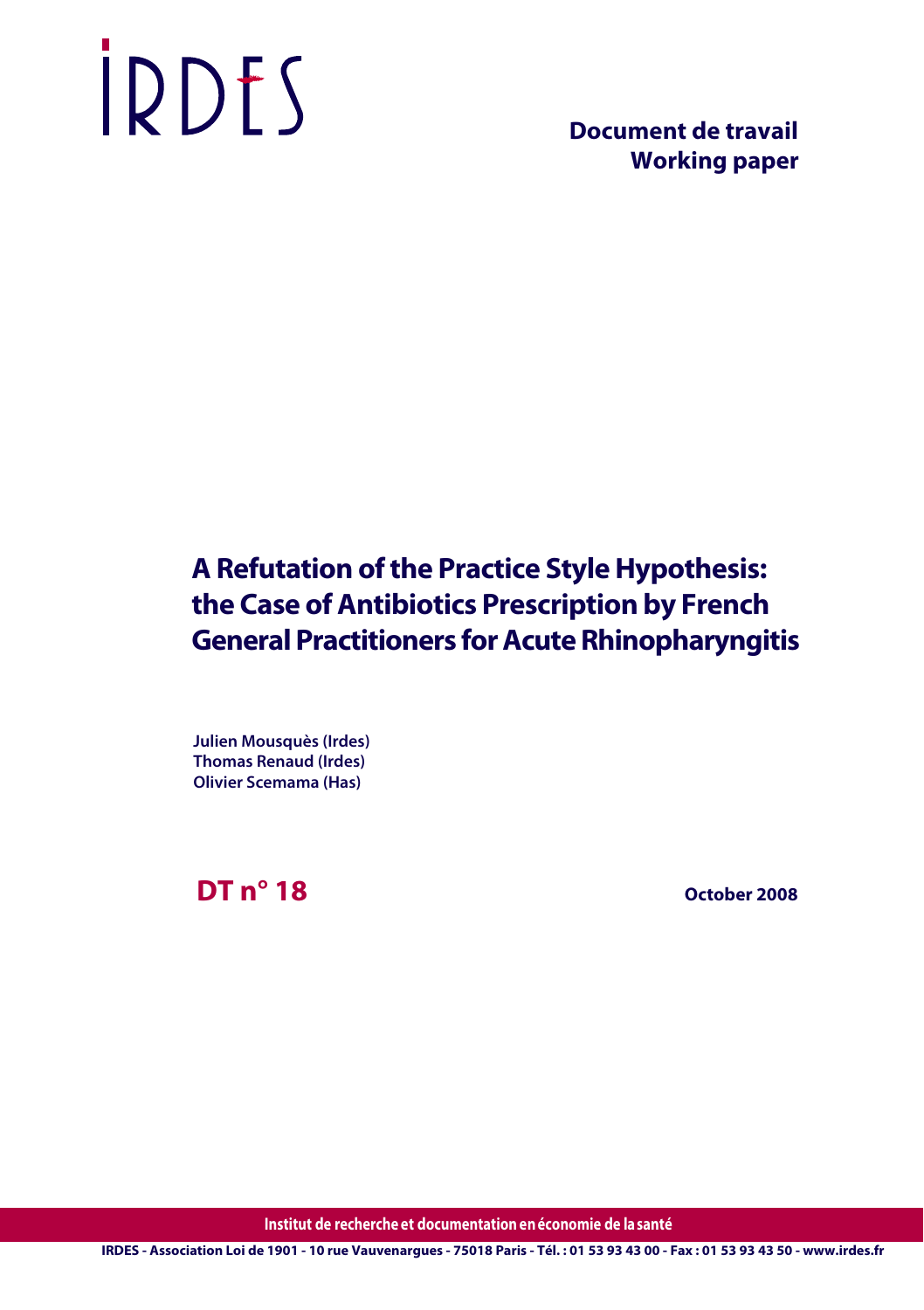### **A Refutation of the Practice Style Hypothesis: the Case of Antibiotics Prescription by French General Practitioners for Acute Rhinopharyngitis**

Julien Mousquès<sup>a</sup> (Irdes), Thomas Renaud (Irdes) and Olivier Scemama<sup>b</sup> (Has)

Many researches in France or abroad have highlighted the medical practice variation (MPV) phenomenon, or even the inappropriateness of certain medical decisions. There is no consensus on the origin of this MPV between preference-centred versus opportunities and constraints approaches. This study principal purpose is to refute hypothesis which assume that physicians adopt for their patient a uniform practice style for each similar clinical decision beyond the time. More specifically, multilevel models are estimated: First to measure variability of antibiotics prescription by French general practitioners for acute rhinopharyngitis, a clinical decision making context with weak uncertainty, and to tests its significance; Second to prioritize its determinants, especially those relating to GP or its practice setting environment, by controlling visit or patient confounders. The study was based on the 2001 activity data, added by an ad hoc questionnaire, of a sample of 778 GPs arising from a panel of 1006 computerized French GPs.

We observe that a great part of the total variation was due to intra-physician variability (70%). Hence, in the French general practice context, we find empirical support for the rejection of the 'practice style', the 'enthusiasm' or the 'surgical signature' hypothesis. Thus, it is patients' characteristics that largely explain the prescription, even if physicians' characteristics (area of practice, level of activity, network participation, participation in ongoing medical training) and environmental factors (recent visit from pharmaceutical sales representatives) also exert considerable influence. The latter suggest that MPV are partly caused by differences in the type of dissemination or diffusion of information. Such findings may help us to develop and identify facilitators for promoting a better use of antibiotics in France and, more generally, for influencing GPs practice when it is of interest.

**Keywords:** Medical practice variation, Multilevel analysis, Upper respiratory tract infections, Rhinopharyngitis, Antibiotics, General practitioners, Panel, France.

**Classification JEL : I12, I18**

<sup>–&</sup>lt;br>a Corresponding author : Institut de Recherche et Documentation en Economie de la Santé (Institute for Research and Information in Health Economics) 10, rue Vauvenargues - 75018 Paris- Tel : +33 () 1 53 93 43 62 ; e-mail : mousques@irdes.fr

b Haute Autorité de Santé (French National Authority for Health).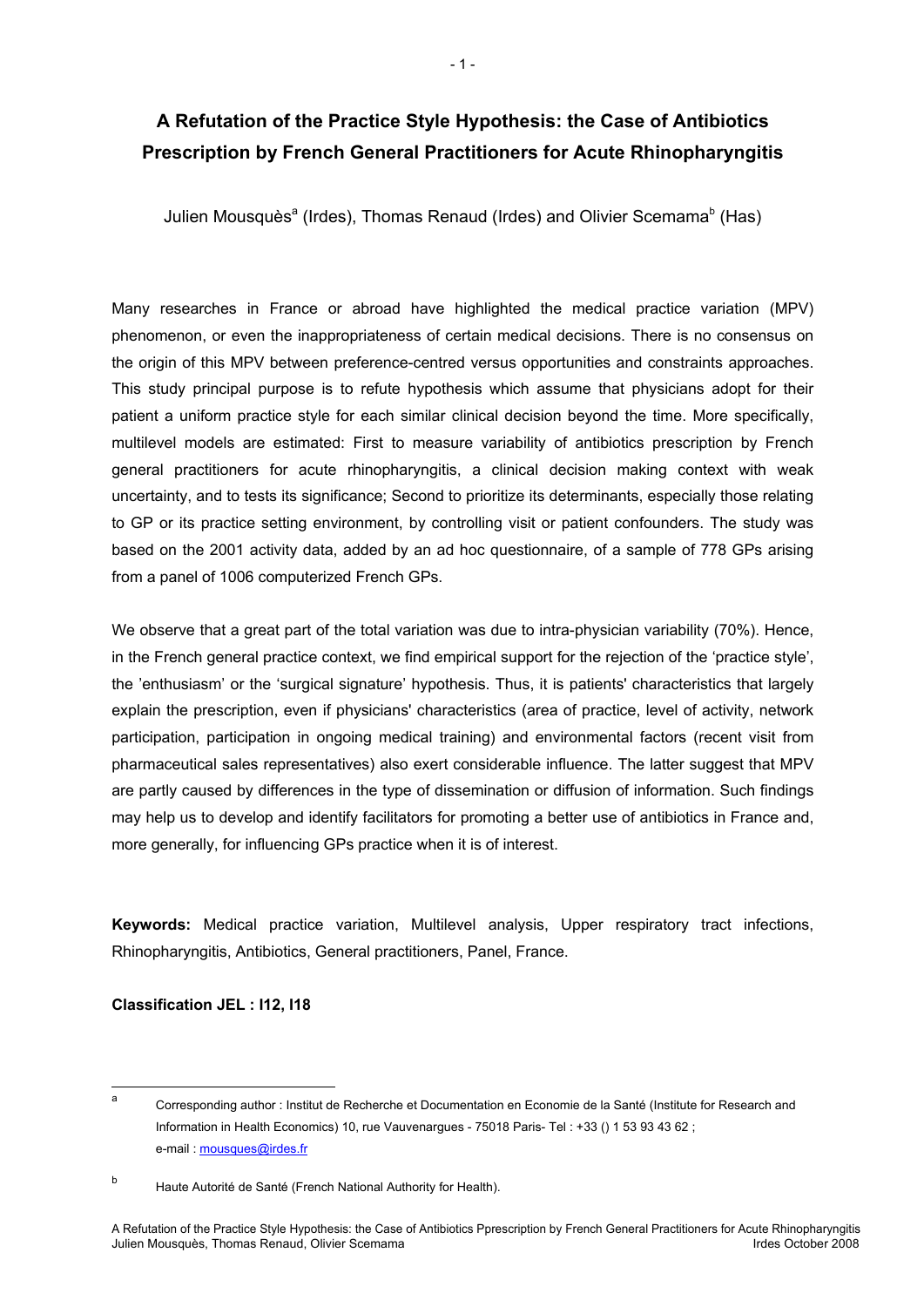#### **1. Introduction**

Many researches in France or abroad have highlighted a phenomenon of medical practice variation (MPV), even with equivalent clinical context, or even the inappropriateness of certain medical decisions. Examples of this phenomenon have been well described in the French context (CNAMTS, 1999; CNAMTS, 2002; CNAMTS, 2003; Pepin & Ricordeau, 2006) – which has been confronted with overuse (*i.e.* antibiotics…), underutilization (*i.e.* screening or follow-up of chronic disease like diabetes, hypertension) or misuse (*i.e.* prescription out of the official marketing authorization) – as in other health care systems (McGlynn, Asch, Adams, *et al.* 2003; Wennberg, 2004; Westert, Jabaaij & Schellevis, 2006; Chassin & Galvin, 1998).

MPV, in its normative meaning – the gap between practice and evidence based medicine – has been seen both as a sort of symptom and a source of inefficiency in health care delivery because some patients receive inappropriate delivery of treatment, even given equivalent clinical context and sociodemographic characteristics, where other receive appropriate care. In a system where funding is socialized, geographical or distribution related iniquities can also legitimately be taken into account (Bevan, 1990). The presence of inappropriate care can thus be a source of loss of well-being, both at the individual and social level: on one hand we finance inappropriate care, on the other hand we do not finance care which should be given (Leape, Park, Solomon *et al*., 1990; Phelps, 2000; Chassin, Brook, Park *et al.* 1986).

While the question of how to improve medical practices is on high position on the research and policy agenda in France (Haut Conseil pour l'Avenir de l'Assurance Maladie, 2004; Haut Conseil pour l'Avenir de l'Assurance Maladie, 2007), it is agreed that prior to adopt appropriate, we need to measure and identify sources of heterogeneity in medical practices (Wennberg, 2004). Several reviews or synthesised papers are now available on this topic (Casparie, 1996; Kerleau, 1998; de Jong, 2008a). Briefly, the lessons drawn by the literature on the origin of MPV vary between preference-centred hypothesis (differences in preferences or habits of physicians) *versus* opportunities and constraints one (differences in characteristics of social working environment); each one leading for different policy recommendation regarding measure which aimed at improving medical practice.

During the 70s and 80s, most of measures and explorations of MPV determinants has been based on studies called small-area variation (SAV), which analyse variation in occurrences of care events, or input utilisation between geographic areas (district, region, state, etc.) using aggregated data. Their main conclusion was that MPV could have been explained by differences in preferences or habits of physicians and in their patterns regarding treatments, which were themselves linked to age, gender, initial medical education, training or aversion for uncertainty for upholders of the 'practice style hypothesis' as J.E. Wennberg (Wennberg, Barnes & Zubkoff, 1982); or physicians' propensity to conform to with the local dominant practice for upholders of the "enthusiasm hypothesis" or the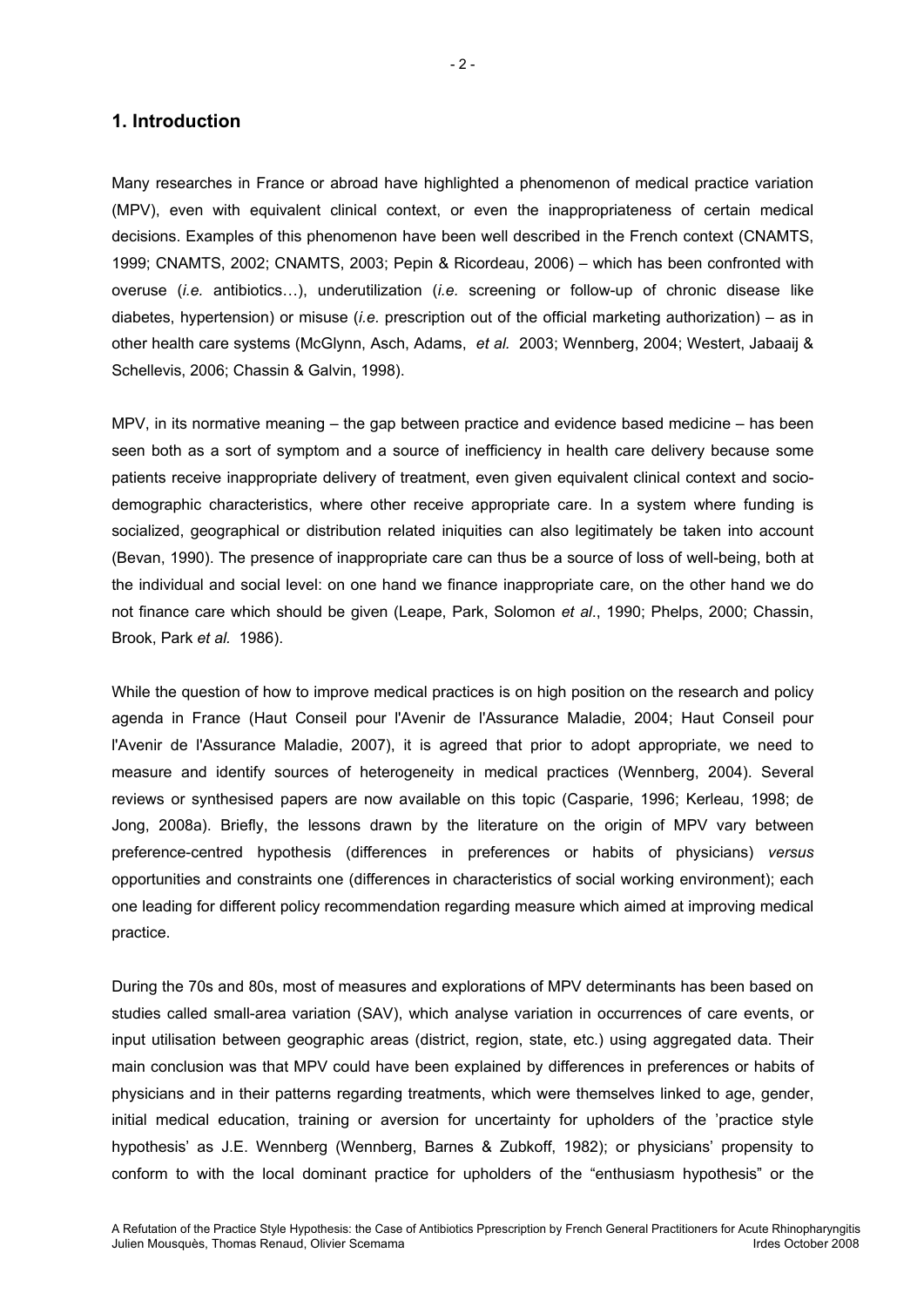"surgical signature" hypothesis (Chassin, 1993) (Wright, Hawker, Bombardier *et al.* 1999; Weinstein, Bronner, Morgan *et al.*, 2004). They both suggested that doctors developed specific and uniform practice for certain medical decision beyond the time and they particularly stress the need to implement the best guidelines in their day-to-day medical decision making process. But most of these studies were flown by the use of aggregated data and statistical and theorical limitations particular to SAV studies (Stano, 1991). Most of the latter have been overstep thanks to the better availability of individual data during the 90s (Phelps, 1995) enhances by the development of multilevel statistical methods. This is not only a way to take into account the hierarchical structure of the data at an individual level (visits, patients, physicians, hospitals, regions…) and then to avoid the statistical problems specific to this (dependency of observations…) but also to estimate the proportion of variation and its determinants at every level of clustering (Duncan, Jones & Moon, 1998).

There were many studies based on this type of methodology, in France (Rabilloud, Ecochard & Matillon, 1997; Mousquès, Renaud & Sermet, 2001; Pelletier-Fleury, Le, Hebbrecht & Boisnault, 2007) as in other countries (Scott & Shiell, 1997b; Scott & Shiell, 1997a; Davis, Gribben, Scott & Lay-Yee, 2000a; Davis, Gribben, Scott & Lay-Yee, 2000b; Davis, Gribben, Lay-Yee & Scott, 2002) (de Jong, Groenewegen & Westert, 2003; de Jong, Groenewegen & Westert, 2006; de Jong, Westert, Lagoe *et al.*, 2006). They brought the following conclusions: most of the variables characterizing the visits or the patients, and associated with the medical decision making, are significant (age, gender, diagnosis, degree/level of severity…). But they are also significant variations at physician or practice-area level given equivalent "clinical" context, thus taking account the level of professional uncertainty. These physicians' variations represent from 5% to 40% of total variation, depending on how large (*i.e*., prescriptions as a whole) or focused (i.e., prescription restricted to acute otitis for example) the subject of the study is.

Most of these studies cast doubt over the "practice style", the "enthusiasm" or the "surgical signature" hypothesis. They insist more on the primacy of the differences in the social (Goossens, Ferech, Vander *et al.*, 2005) and organisational context of the practice, than in differences in preference for certain procedures. For example, these studies stress the importance of: type of remuneration (capitation, salary, fee-for-service…), practice organisation mode (group vs. solo practice, participation in networks…) or level of medical supply available in the local area (medical density). Some of these authors were skeptical about policies that would be predominantly based on good practice enhancement, support by guidelines, without focusing enough on health care organisation or practice regulation (Westert & Groenewegen, 1999b; Westert & Groenewegen, 1999a; de Jong, 2008a). This lack of consensus on physicians' or context determinants of the MPV, especially in general practice, as well as the relative little work based on reliable statistical techniques, and the lack of French research on this topic, led us to try to bring some answers to this question, in the specific case of the prescription of antibiotics in acute rhinopharyngitis by GPs in France.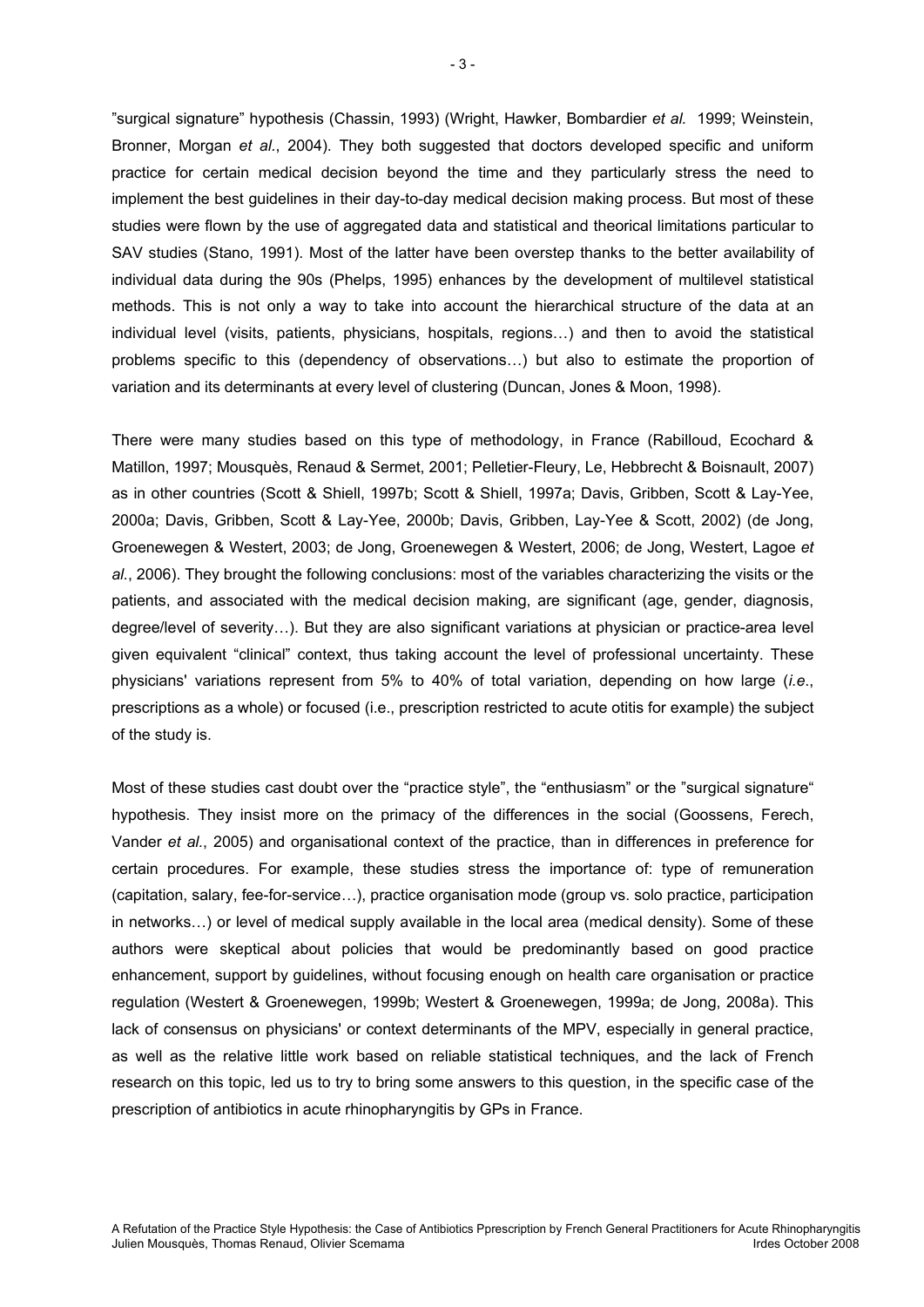We chose this field for four main reasons. First, antibiotics prescription is a common practice, both in ambulatory and hospital care in France, and it is has been shown extensively that antibiotics consumption is much higher in France than in every other European country (Elseviers, Ferech, Stichele *et al.*, 2004; Goossens *et al.*, 2005). Second, at the time the study began, this situation had not evolved despite the implementation of a national plan in order to reduce antibiotics utilization, and annually renewed since then (Pepin & Ricordeau, 2006; Sommet, Sermet, Boelle, *et al.*, 2004; Goossens, Guillemot, Ferech *et al.* 2006). Third, there was, no doubt that, according to the medical profession, a high level of antibiotics was a key determinant in bacterial resistance development to antimicrobial agents. Forth, it was well established that antibiotics prescription in case acute rhinopharyngitis was only appropriate if bacterial complications, essentially acute medium ear infection and acute sinusitis, was suspected ( AFSSAPS, 1999). Rhinopharyngitis alone cannot be considered as a prodromic symptom neither of other upper respiratory tract infection (tonsillitis, laryngitis…) nor of a lower respiratory tract infection (pneumonia).

Thus the main purpose of this study is to know if the variations in antibiotics prescription in acute rhinopharyngitis are due to appropriate or inappropriate practice variations. We want to test whether the 'practice style', the ''enthusiasm" or the "surgical signature" hypothesis could match with our findings and explain such practice variations. More specifically, our objective is to measure the variability of use of antibiotics; then to identify the determinants of the visit and/or the patients coming for the visit; and finally to reveal any heterogeneity among physicians and to explain it through his social and organisational characteristics.

#### **2. Data**

The current study was based on the 2001 activity data from a panel of 1006 computerized French GPs (the "*Observatoire Epidémiologique Permanent Thalès"*) who where asked an ad hoc complementary questionnaire. The survey was conducted using a computerized questionnaire in June 2002 and 778 GPs answered the extra survey. This panel provided routine and complete visits (reason for the visit, for the prescription…) and patients characteristics (age, gender…), collected retrospectively from GPs' computerized patient files. The panel also provides GPs' characteristics and information about their practice. We filled in these by means of the *ad hoc* survey, in order to better understand GPs' relationship with their occupation and their working environment (medical continuing education, contact with pharmaceutical industry…).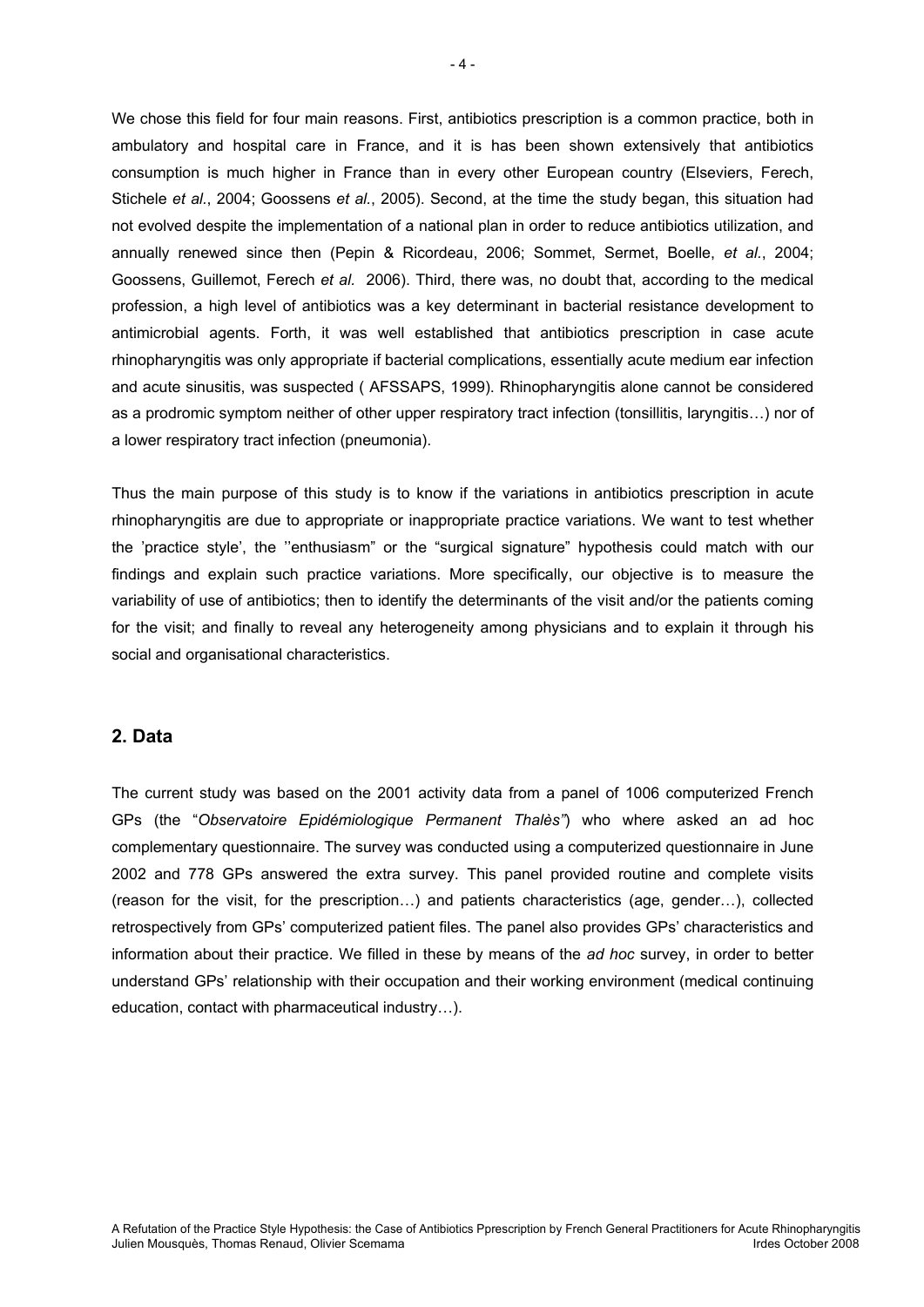We selected the visits performed at the physicians' office when rhinopharyngitis was the principal diagnosis or one of the reasons for which a drug prescription was delivered. Visits to patients' home were removed as they are known to be underreported in such computerized panel<sup>c</sup>.

Data were naturally organised as a three levels cluster as every physician from the sample (778 GPs) follows several patients (185 383 patients) and each patient may have several visits during the year (254 620 visits). However, the recurrence of visits for a single patient was a rare phenomenon – in average, a patient had 1.37 visits for rhinopharyngitis in 2001 (maximum = 27) and 77% of the patients had only one visit for this diagnosis.

Then, the initial structure of the data was retained in the prospect of a hierarchical logistic model. As a random sample of 1 visit per patient was carried out, only the physician-visit clustering was taken into account. This identification/assimilation of visit and patients levels allowed us to: Retain simultaneously medical characteristics of the visit (complications, co-morbidities...), and sociodemographic and professional characteristics of the patient, without the risk to introduce ecological or atomistic fallacy; this could have be the case if we had chosen respectively to aggregate the first at the patient level or to break up the second at the visit level; Avoid a selection bias that would occur if we had only retained patients with one visit (77% of patients) or those with more than one (23% of patients).

Nevertheless, this simplification causes an information loss due to the repetition of visits for the same patient. We controlled this, *a minima,* by two types of indicators: When a visit follows within 10 days an initial visit for acute rhinopharyngitis, we chose to consider the latter as linked with the first one. In this way: one variable says if it was the case, another if the visit was the initial one or not, and a third whether it was initially treated by antibiotics or not; When a patient had already consulted this GP for acute rhinopharyngitis in 2001, the following medical decision is linked to the initial one(s). Thus one variable says if it is the case.

Finally, the sample includes 185 383 visits/patients, carried out by 778 GPs. The dependent variable in our analysis is a binary variable opposing the visits, depending on whether or not they generated antibiotics prescription. The dependent variable equals 1 if there is an antibiotics prescription for: the explicit diagnosis of rhinopharyngitis, as a reason for prescription indicated by the physician; or for another specific reason, directly associated with the rhinopharyngitis during the: one of its acknowledged bacterial complications (acute otitis media, sinusitis, conjunctivitis), or some specific co morbidities (upper respiratory tract infections, ear infections, lower respiratory tract infections).

<sup>-&</sup>lt;br>c One can notice that our selection of cases included all the care situations of acute rhinopharyngitis at the physicians' office, except when rhinopharyngitis was a secondary diagnosis and not treated by drugs, and thus not identified in the Thales panel. However, these situations appeared to be very unusual: from another French data source on private activity of physicians (IMS-Health France), this phenomenon represents only 0.8% of visits for acute rhinopharyngitis in GPs' practice in 2000.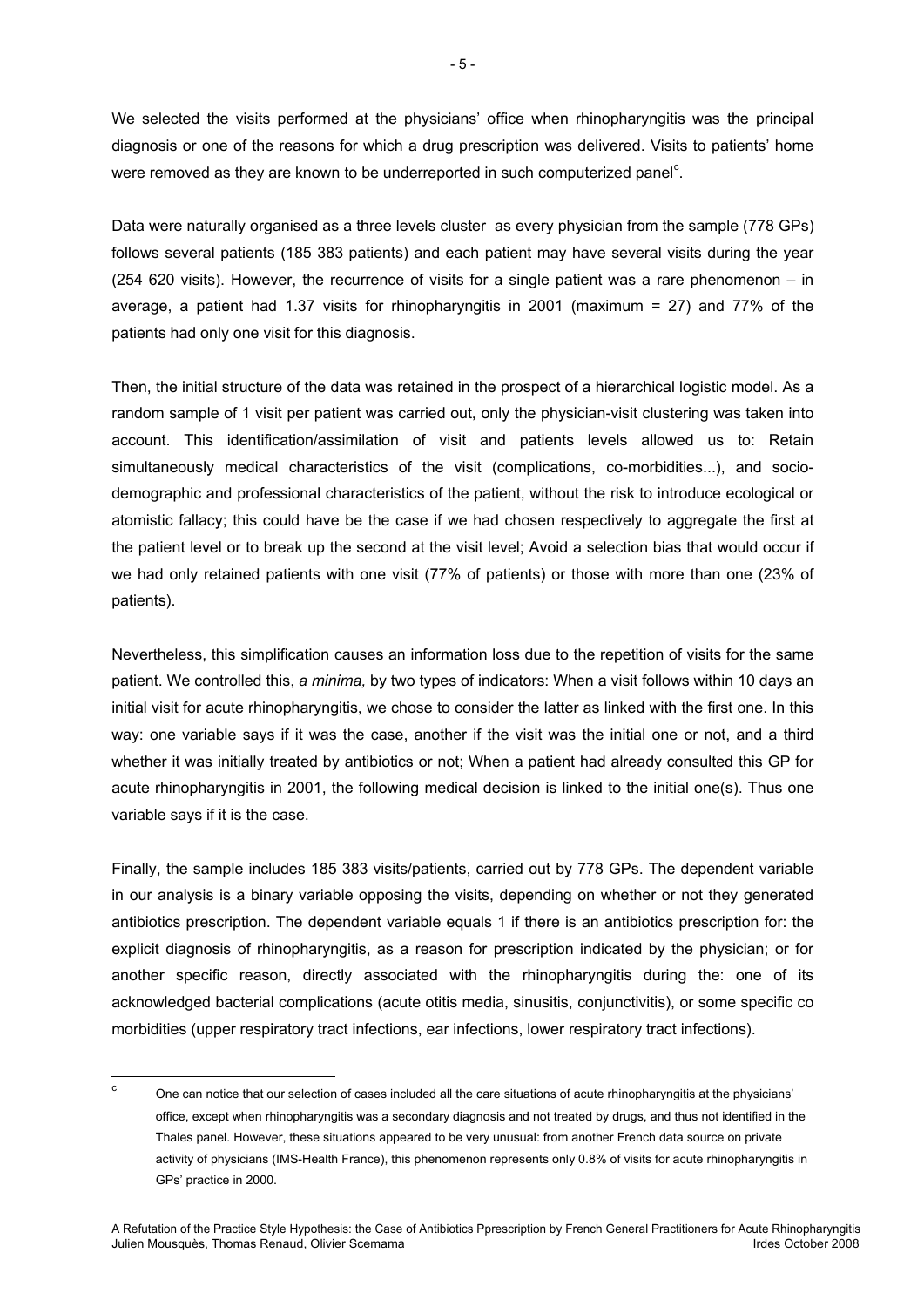The dependent variable equals 0 in any other situation. The explanatory variables could be routinely collected at practitioner (or practice) context level or at the visit/patient level. Physician's characteristics routinely collected through the panel concerned their socio-demographic and their practice setting profiles:

- Socio-demographic characteristics: age (in four classes) and gender (male or female);
- Practice setting characteristics: whether or not the GP was working in a group practice; what kind of financial agreement was contracted between the sickness fund and the GP (sector 1 vs. sector 2d); daily workload (number of visits in office and visits at home by day);
- Practice setting location characteristics, according to: a typology which splits France into light distinct areas, the level of urbanism (rural, suburbs, town center) and finally GPs density average by urban unity size (in three classes).

Through these variables, we aimed at testing the impact on MPV contextual determinant such as: temporal proximity to medical continuing education and the number of years of experiences (age); team-work (group *versus* solo practice); remuneration type (sector 1 *versus* sector 2); competition (medical density).

We made the assumption that physician with extra fees or practicing in area with huge medical density followed medical decision strategy aiming at maintaining or increasing their income. This can be done by increasing the intensity of the encounter (by self-promoting follow-up in cases of symptom persistence associated with a lower antibiotics prescription) or by increasing the daily productivity (by promoting visits which are less time consuming and then more frequently associated with antibiotics). The physicians' characteristics collected through the *ad hoc* survey were the following: intensity of peers contact: whether the GP belongs to a network of care takers or not, whether the GP was participating in a hospital staff or not, number of sessions of medical continuing education attempted by the GP during the previous year; intensity of pharmaceutical industry contact: number of pharmaceutical sales representatives received monthly by the GP (in three classes: from 0 to 9, from 10 to 19, 20 or more) and number of diners organized by pharmaceuticals for the GP (in three classes: 0, 1 or 2, 3 or more); perception of patient's demand: four items of the proneness of the physician to answer favorably at the patients requests for psychotropics or antibiotics prescription. In theses cases the assumptions were that an intensive relationship with peers was in favor of EBM and that frequent contacts with pharmaceutical industry marketing were in favor of a greater prescription.

Number of sessions of medical continuing education and volume of activity are incorporated in the model in their continuous form, all other variables being transformed into dummy variables.

- 6 -

<sup>–&</sup>lt;br>d

GPs in "sector 1" are paid on a fee for services basis with tariffs under a ceiling whereas GPs in "sector 2" could bill extra discretionary fees not reimbursable by the sickness fund.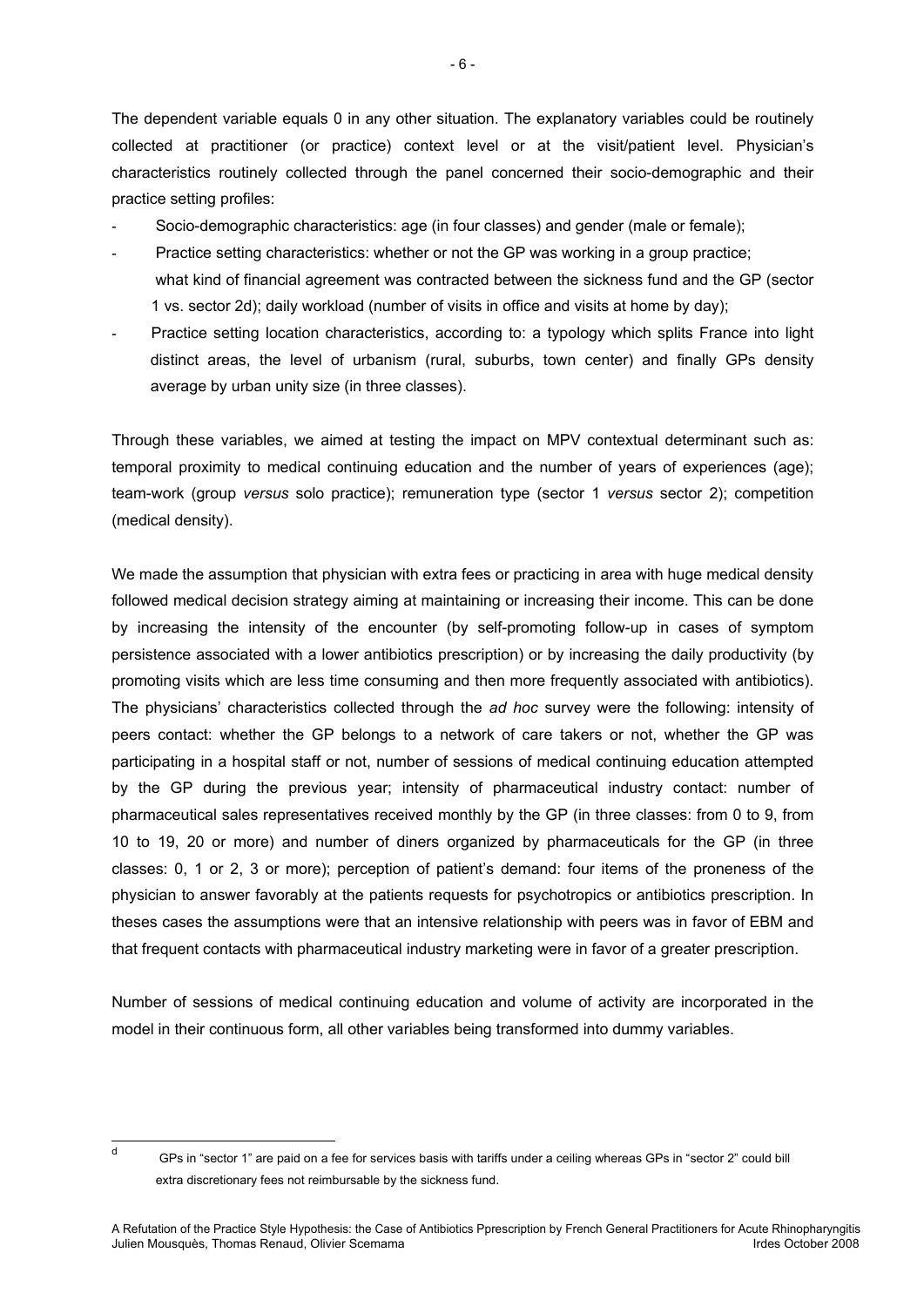Table 1 gives the distribution of all these variables for the 778 GPs compared with the distribution in the overall population of French GPs (information from the French health Ministry). The bottom part of the table gives the distribution of the variables from the *ad hoc* survey.

#### **[Table 1 about here]**

Patient/visit's characteristics, which stand for case-mix variables that are potential confounders to be controlled, are:

- socio-professional indicators: age (in six classes), gender and professional position of the patient;
- diagnoses indicators, i.e. whether or not the patient had: a bacterial complication (acute otitis media or conjunctivitis or sinusitis), a risk factor of bacterial complication (serous otitis media), comorbidities suggesting that the acute rhinopharyngitis is a prodrome of a more severe disease (otorhinolaryngology or lower tract respiratory infection), an antecedent of acute otitis media.
- characteristics of the clinical context of the visit: the period of the year during which the visit proceeds (in order to capture a possible seasonal or epidemic context effect); when a visit follows by less than 10 days another visit for the same reason, whether or not the rhinopharyngitis is initially treated by antibiotics; whether or not the patient had already consulted this GP for acute rhinopharyngitis in 2001.

All these variables collected at the patient/visit level are integrated through dummy variables. The preliminary analyses were performed with  $SAS^{\circ}$  8.2.

#### **3. Methods**

As the standard logistic model is unsuitable for analysis of clustered data (dependence on the observations) and contextual effects proper to the physician medical decision (Rice & Jones, 1997; Duncan *et al.*, 1998) we used a hierarchical logistic model (HLM). This model allows us to include the average propensity of one GP to prescribe antibiotics and a random effect capturing the phenomenon of inter-practitioner variability, while in addition controlling visit or patient confounders (Raudenbush, Bryk, Cheong et al., 2001). Formally, the general specification of the HLM used in our work can be described as follows. Let us consider  $\pi_{ii}$ , the probability that the outcome of interest will occur at the *i*th visit by the *j*th GP. By using the logistic link function, the general form is: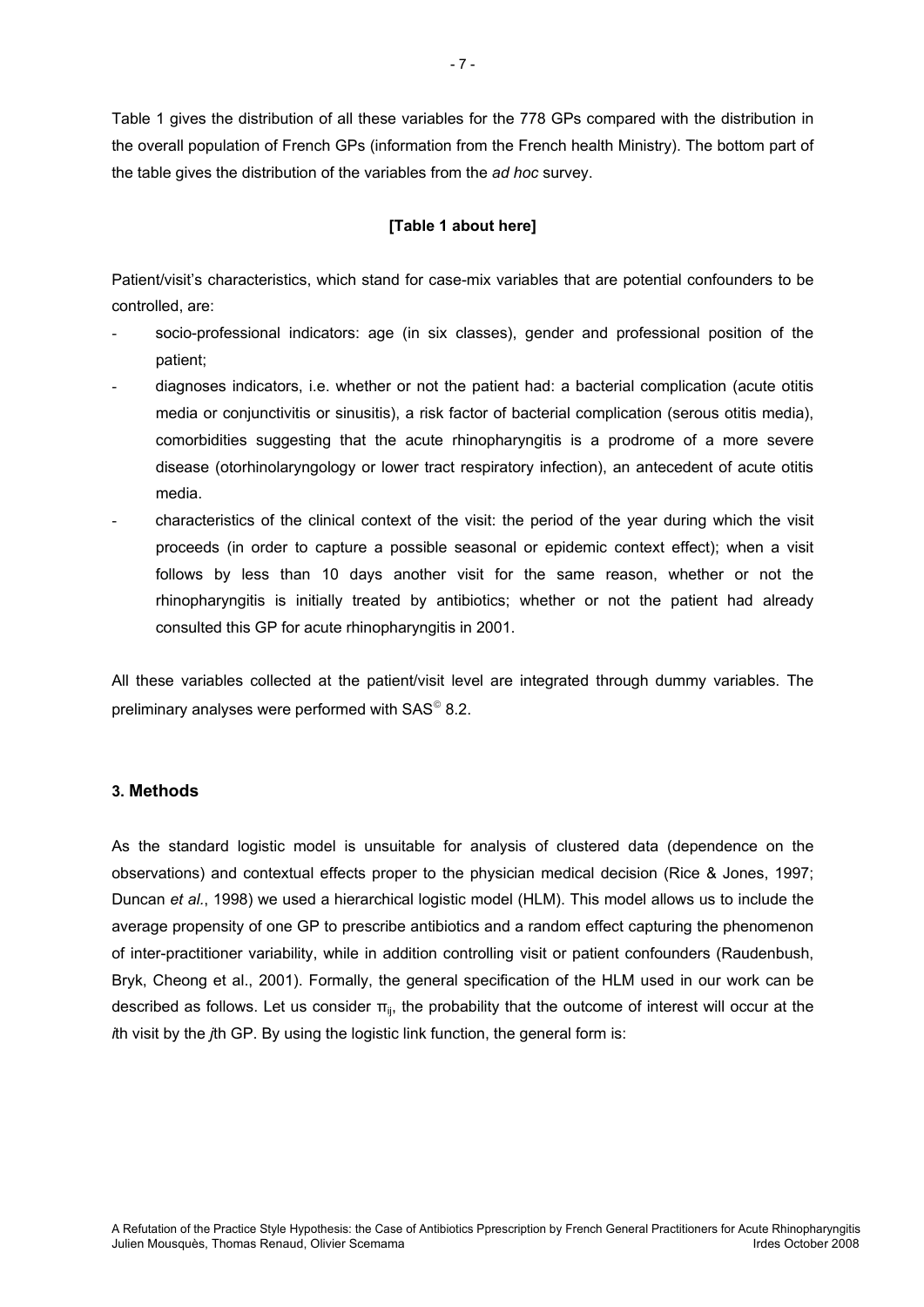$$
\log\left(\frac{\pi_{ij}}{1-\pi_{ij}}\right) = \beta_{0j} + \sum_{k} \beta_{kj} \cdot X_k + \varepsilon_{ij}
$$
\nLevel 1 equation (visit/patient)

\n
$$
\begin{pmatrix}\n\beta_{0j} = \gamma_{00} + \sum_{h} \gamma_{0h} \cdot Z_h + u_{0j} & \text{Level 2 equation (physical)} \\
\beta_{kj} = \gamma_{k0} + \sum_{h} \gamma_{kh} \cdot Z_h + u_{kj}, \forall k\n\end{pmatrix}
$$

On this general form of the model, we use a modeling strategy in four stages, following the recommendations of modeling provided by Heck & Thomas (Heck & Thomas, 2002) and Bryk & Raudenbush (Raudenbush *et al.*, 2001). In a first step we estimate a simple null model (or model (1)) only with *β0j* – the conditional mean of realisation of the event « antibiotics prescription » – which can be split up in a constant term specific to the GP (*γ00*) and an inter-physicians random effect (*u0j*) plus the individual residual (*εij*). This step is performed in order to verify whether inter-physicians medical practice variation indeed exist and to measure it as a part of total variation. In a second step, we identify the relevant visit or patient characteristics by integrating, in addition to the first step, visit and patient variables  $X_k$  (age, gender, bacterial complication...). The associated parameters to these variables, considered fixed and common for all the GPs (*γk0*), were estimated and we only kept the significant ones (model (2)). Finally, we estimate the inter-physician heterogeneity evolution regarding the first step, and then the evolution of variance that could be explained by the introduction of visit and patient characteristics. In a third step, we add a complex variance structure by testing the presence of significant random effects *ukj* in the slope *βkj* of visit and patient variables: so doing, we assume that the visit or patient influence on antibiotics prescriptions varies from on GP to another. We now can estimate how large inter- and intra- physician variability are. We only keep into the model the slopes with a significant inter-GPs residual (model 3). Finally, the last step consists in integrating into the model resulting from preceding steps all characteristics of the physicians and of their practice *Zh* (age, gender, group or single practice, number of CME sessions…), in order to test the influence of these variables on random slopes  $u_{ki}$  introduced in the previous step (model 3). Thus, we estimate in this final model all the residuals *ukj* (including *u0j*) and all the constant parameters *γk0* (visit or patient variables) and *γkh* (physician variables). We only keep into the final model the significant physicians' predictors (model (4)).

In any case, *εij* were considered as individual residuals randomly distributed. They vary between all visits and were distributed following the same logistic law as for the dependant variable. In the models (1) to (3) we consider that the random effect  $u_{0j}$  is a normally distributed random variable, with:  $u_{0j} \thicksim N(0,\sigma_0^2)$  in the model (4) we make the assumption that the random effects  $u_{kj}$  were normally distributed, independently from  $\varepsilon_{ij}$ , with a complex variance structure:

- 8 -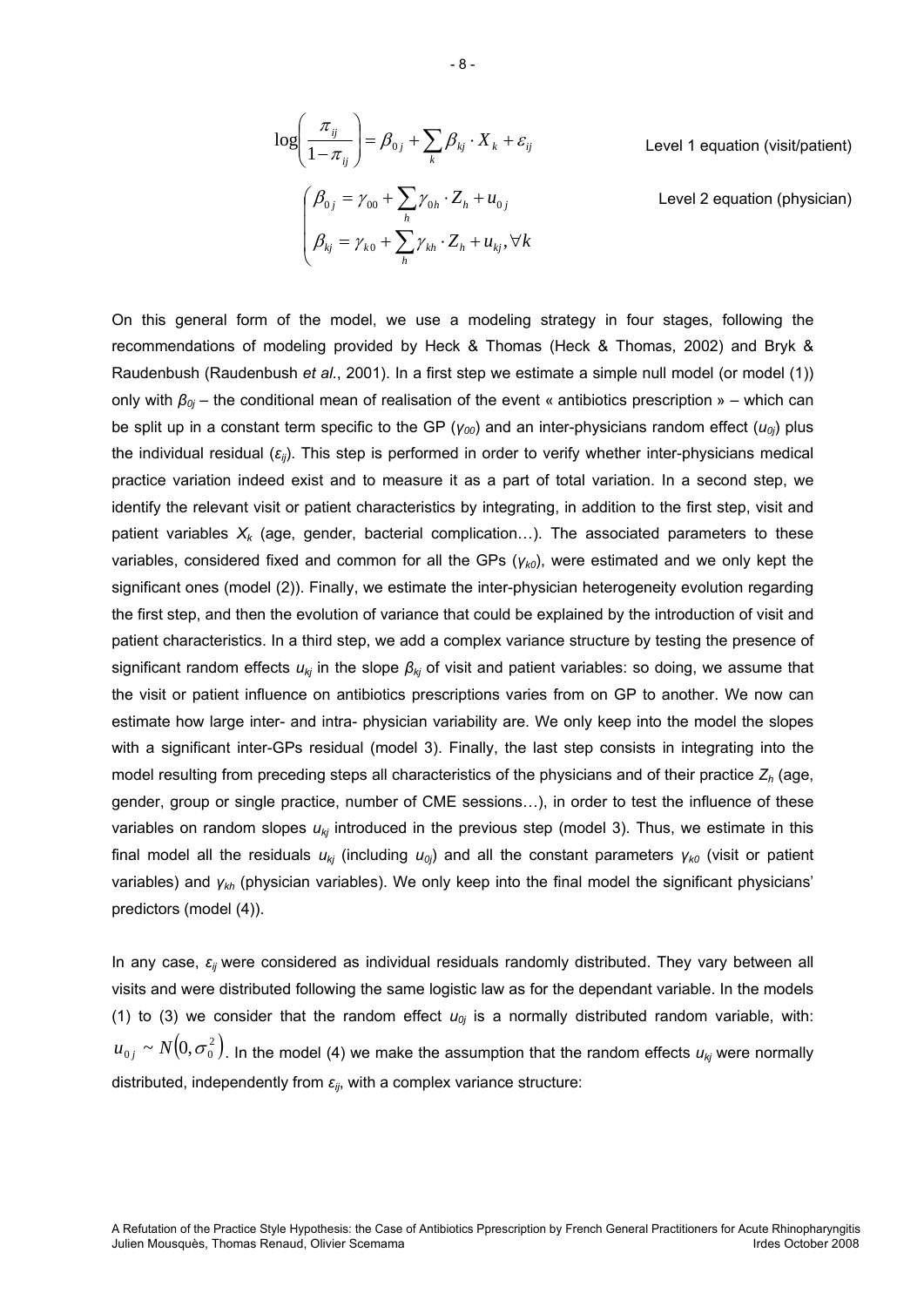$$
u_{kj} \sim N(0, \Sigma) \text{ with } \Sigma = \begin{bmatrix} \sigma_0^2 & \sigma_{01} & K & \sigma_{0K} \\ \sigma_{01} & \sigma_1^2 & K & \sigma_{1K} \\ M & M & O & M \\ \sigma_{0K} & \sigma_{1K} & K & \sigma_K^2 \end{bmatrix}
$$

This strategy of modeling allows, by comparing the various stages, to quantify the respective contributions of the variations between visit/patients and the variations between physicians according to the initial variance (inter- and intra- variations). Thus a precise report can be drawn up on the nature and the magnitude of the determinants of the antibiotics prescription. We will produce for each stage inter-physicians variance terms ( $\sigma_0^2$  and the  $\sigma_k^2$ ) as well as intra-class coefficients of correlation and median odds ratios to quantify the contribution of the variations between physicians to the full variance. Intra-class coefficient of correlation *ρ* is the statistical ratio mostly used in the hierarchical models because it is informative and easily understandable. *ρ* divides the proportion of variance of the level of the group (here, inter-physicians variations) to the total variance. However, if it is easy to assess with gaussian variables, several alternatives assessment methods coexist in the case of a binary variable (Snijders & Busker, 1999) (Goldstein, Brown and Rabash, 2002). We have chosen the simplest one and most frequently used (Davis and Al, 1999; Pickery and Loosveldt, 1999) which is based on the logistic specification of the model:

$$
\rho_B = \frac{Var(u_0)}{Var(u_0) + \frac{\pi^2}{3}}
$$

This formula has the advantage of simplicity and of flexibility, since it is an estimate conditional to the covariates without however utilizing the values of these covariates for the assessment; *a contrario* its validity is directly linked to the assumed validity of a continuous latent variable.

The median odds ratio (MOR), a less common measure, is more suitable for logistic hierarchical model. (Goldstein H., Browne W., Rasbash J. 2002).( MOR is the median of the distribution of the values of odds ratio between two randomly chosen visits within all visits realized by two different GPs. The calculation formula is:

$$
MOR = \exp\left(\sqrt{\left(2 \times Var(u_0)\right)} \times \Phi_{Norm}^{-1}\left(\frac{3}{4}\right)\right)
$$

This ratio depends on patient/visit covariates values and will be difficult to produce in the case of complex variance structure as in the model (4). The hierarchical linear models were estimated with the support of the software HLM<sup>®</sup>, version 5 (Raudenbush *et al.*, 2001).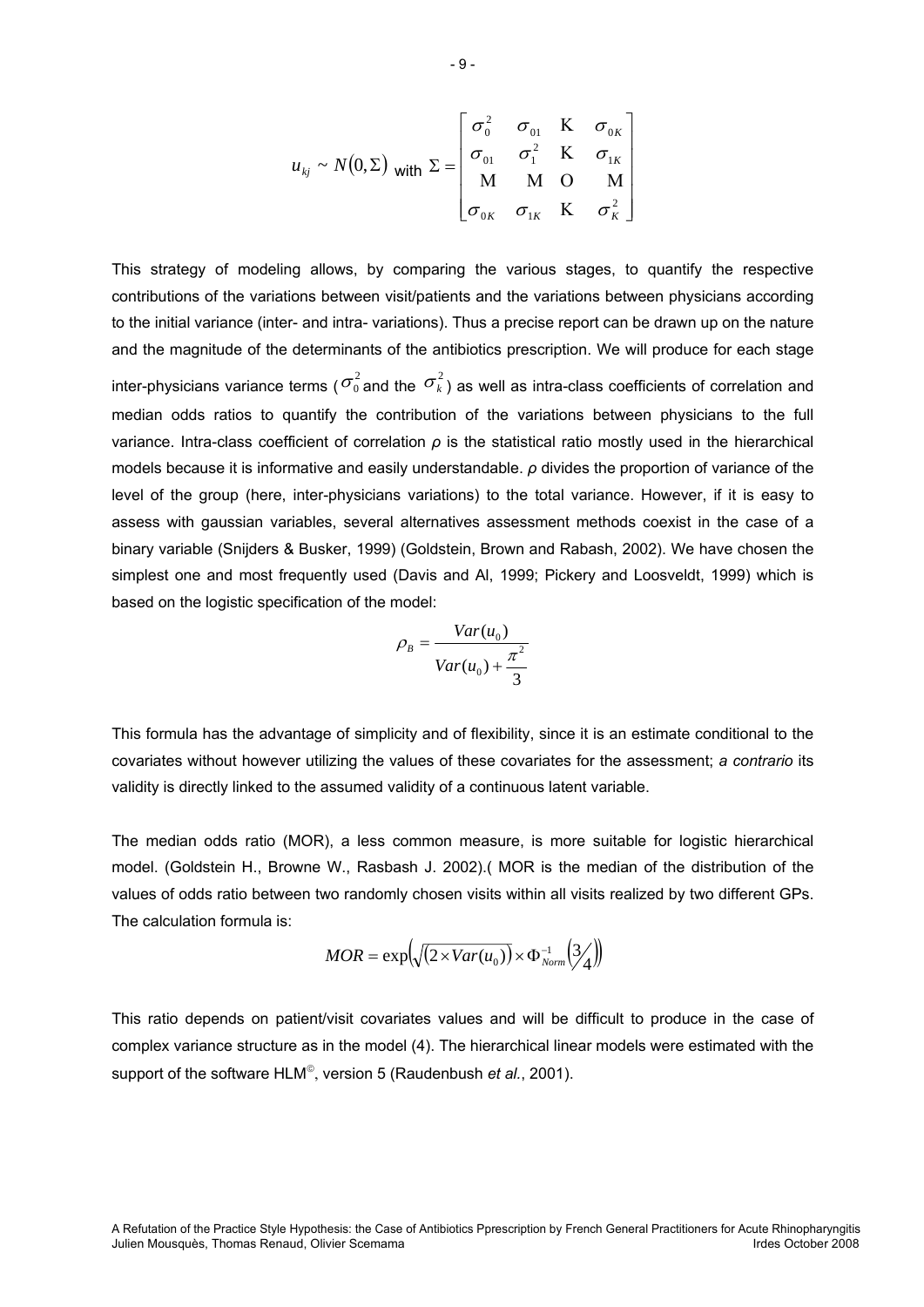#### **4. Results**

One out of two visits (51.4%) results in an antibiotic prescription for acute rhinopharyngitis. When antibiotic prescription can be justify by bacterial complications (only for 4.27% visit), the prescription rate of antibiotics reaches 75%; without any bacterial complications the rate is 50.3% (see table 2).

#### **[Table 2 about here]**

Even if the antibiotic prescription appears to be the predominant pattern for acute rhinopharyngitis, the propensity to prescribe antibiotics differed considerably from one GP to another: on the one hand 30.1% of GPs prescribed antibiotics in less than 30% of visits; on the other hand 27.6% of GPs prescribed antibiotics in more than 70% of visits (see figure 1).

#### **[Figure 1 about here]**

This heterogeneity is confirmed by the estimation of the model (1) (see first and second column in table 3): the estimated variance of the inter-physicians random effect is significantly different from 0. From the mean of the intra-class coefficient (*ρ*= 0,272) we can say that the gap between GPs average practice represents one quarter of total variation of antibiotics prescription for acute rhinopharyngitis. From the calculation of the MOR (MOR=2.88) we can deduce a similar conclusion: with 50% probability, a GP, randomly picked, prescribes a least 2.88 more antibiotics than another GP randomly picked.

#### **[Table 3 about here]**

The model (2) shows that GP adapts his prescription pattern to patients' characteristics. Patients suffering from complicated acute rhinopharyngitis (with bacterial complication) are mostly concerned by antibiotics prescription. This is the most influent factor of antibiotics prescription (coefficient=1.25, MOR=3.49): in the case of two visits randomly chosen (one with bacterial complications, the other without) performed by two randomly picked GPs, the antibiotics prescription rate is 3.5 larger for the visit with bacterial complications. In the case of visits with ORL or respiratory comorbidities, which suggest that rhinopharyngitis is a prodromic symptom, the antibiotics prescription rate is higher too (MOR respectively equal to 3.25 and 4.85) whatever this can be justified by guidelines or not. On the opposite, other ORL comorbidities influence negatively antibiotics prescriptions (OR=0.59). Neither the presence of serous otitis media nor antecedent of acute otitis media, both risk factors of bacterial complication, influence significantly antibiotics prescription. Women with acute rhinopharyngitis are less treated by antibiotics than men (MOR=0.89). Comparatively to patients between 40-65 years old, patients of less than 16 years old, or more than 65 years old, are less treated by antibiotics (MOR respectively equal to 0.86 and 0.82) and those between 16-39 are more treated by antibiotics (MOR=1.13). Furthermore, the non-employed are less treated by antibiotics than all active workers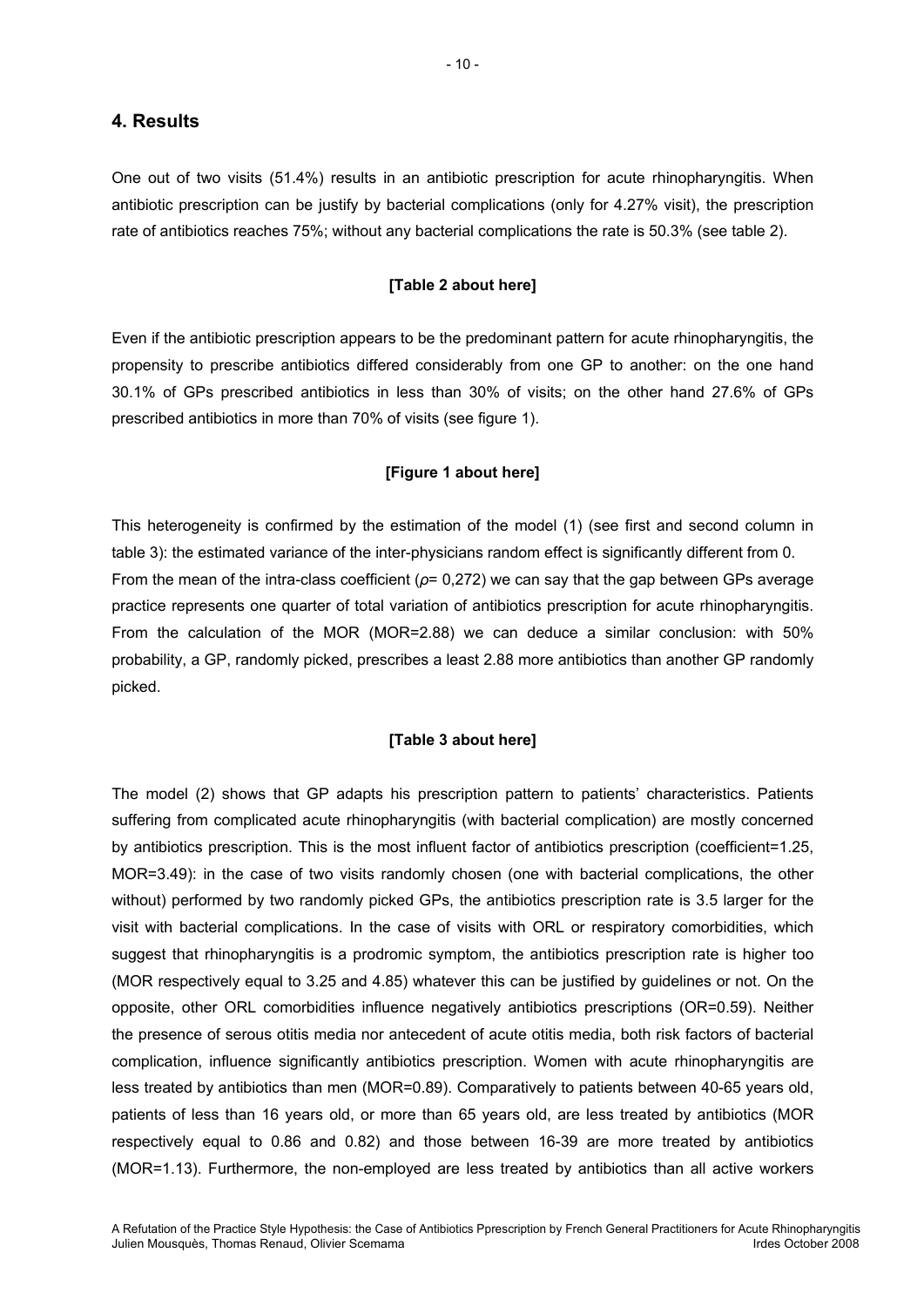(MOR=0.91), but there is no difference between types of profession. Visits proceeding between January and April or between May and August are more likely to result in antibiotics prescription than others (MOR around 1.16). When a visit follows by less than 10 days a previous visit for the same reason, antibiotics prescription is conditionned by whether (OR=0.55) or not (OR=1.48) the rhinopharyngitis is initially treated by antibiotics. Finally, if patients had already consulted this GP for acute rhinopharyngitis in 2001 he had less probability to receive antibiotics prescription (OR=0.17).

By comparison to the model (1), the model (2) shows an increase of the intra-class correlation coefficient (with *ρ*=0,288, increase rate=5.84%) as of the median odds ratio (with MOR=3, increase rate=4.34%): the variance intra GP (between visit of one GP) is partly explained by visit or patient characteristics. The model (4) shows, first, that practically all the random effects in the slope of visit and patient variables were significant (with the exception of gender and occupation) and, second, that fixed effects remains significant. This confirms the assumption that the influence of visit or patient characteristics on antibiotics prescriptions varies from one GP to another.

#### **[Table 4 about here]**

In this model with a complex structure of variance the values of *ρ* and MOR were dependant of values of covariates. They value *ρ=*0.30 and MOR=3.08 for a reference visit, chosen as follows: without any bacterial complication nor ORL comorbidities, not following by less than 10 days another visit for the same reason, proceeding between September and December 2001, for a patient between 40 and 54 years old. With 50% probability, a GP, randomly picked, prescribes a least 3.08 more frequently antibiotics than another GP randomly picked. For a visit with the same characteristics except that there is some ORL comorbidities and the patient age is between 16-39 years old, the MOR is higher and equals 4.03. On the opposite, for a visit following by less than 10 days a previous visit for acute rhinopharyngitis without any antibiotic prescription, with bacterial complication and for a patient more than 65 years old, the MOR is lower and equals 2.57.

In the model (4), despite the introduction of GP characteristics, all the random effects in the slope of visit and patient variables remain significant. Variations between GPs can be explained by practice or GPs' socio-demographic characteristics. GPs' participation in a network, intensity of the continuing medical education and proximity to medical initial medical education (age), practicing in an area with strong density of GPs are associated with less antibiotics prescriptions. On the contrary, the number of recent visits from pharmaceutical sales representatives received by the GPs, as well as an high level of activity are associated with more antibiotics prescriptions. We also observe that some GPs' characteristics interact with visit or patient variables. One illustration is that GP with a small number of recent visits from pharmaceutical sales representatives prescribes fewer antibiotics for 16-39 years old patients. In the model (4), *ρ* and MOR were lower than in the previous model (see table 4). For the first reference visit *ρ* is equal to 1.317 and thus the relative reduction (from 1.388 to 1.317) equals 5%,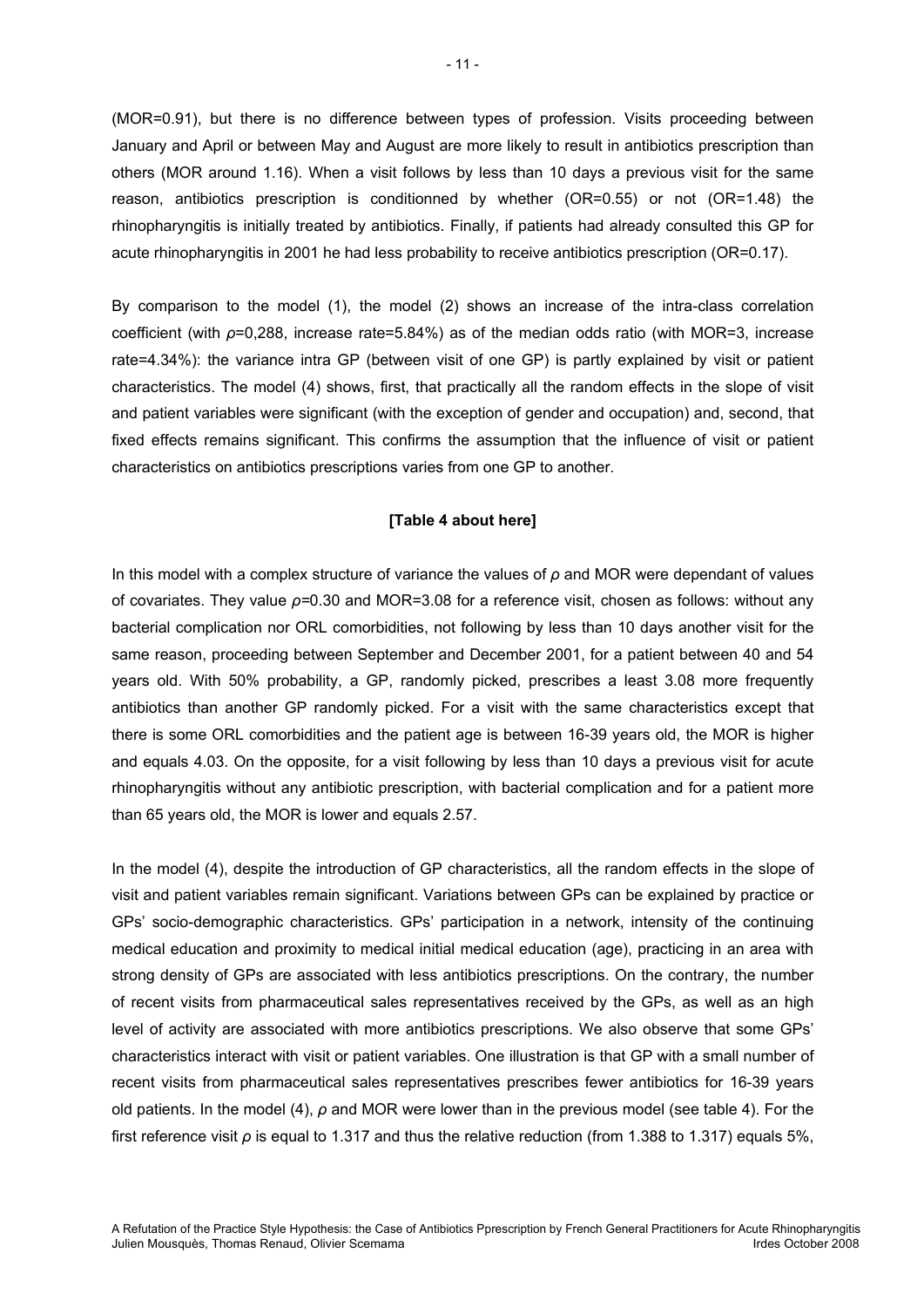the MOR is equal to 3 and thus the relative reduction equals 2.9%. For the second visit reference the diminution of the MOR is lower (from 4.03 to 3.97) and around 1.5% visit.

#### **5. Discussion**

The principal purpose of this study is to refute the 'practice style', the 'enthusiasm' or the 'surgical signature' hypothesis, which all assume that physicians adopt for their patient a uniform practice style for each similar clinical decision beyond the time. More specifically, multilevel models are estimated: First to measure variability of antibiotics prescription by French general practitioners for acute rhinopharyngitis, a clinical decision making context with weak uncertainty, and to tests its significance; Second to prioritize its determinants, especially those relating to GP or its practice setting environment, by controlling visit or patient confounders.

First, with regard both to the large level of antibiotic prescription for acute rhinopharyngitis, one out of two visits results in an antibiotic prescription, and to the clinical practice guidelines, it can be observed that such practice is common and globally inappropriate. Second, we put forward that there is a significant heterogeneity between GPs' antibiotics prescription patterns, which represent 28% of full variance based on the calculation of the intra-class coefficient of correlation. When we assumed that the influence of visit/patient characteristics on antibiotics prescriptions varies from on GP to another – regarding different scenarios related to the presence or not of certain visit/patient modalities –, we show that, with a 50% probability, one GP randomly chosen prescribes antibiotics for acute rhinopharyngitis 2 to 4.5 times more frequently than another randomly picked up GP. The between-GP variations here are consistent with the results of other studies in various medical field and using similar design and method: from 13 to 27% for upper respiratory tract infection according to clinical decision making analyse in a New Zeeland study (Davis *et al.*, 2002) ; from 18% to 43% for the treatment of sprain and acute otitis media in an Australian study (Scott & Shiell, 1997b) ; from 3% to 19% for the treatment of hypertension, lower back pain, insomnia, depression, cough, respiratory tract infection, diabetes mellitus in Dutch studies (de Jong, 2008b); from 20% to 33% for the cardiovascular prevention and for immunization in a French study (Pelletier-Fleury *et al.*, 2007). Finally, the largest part of the total variation was related to intra-physician variability (70%). Hence, there is clear evidence to support the rejection of the 'practice style', the 'enthusiasm' or the 'surgical signature' hypothesis in the French general practice context.

Even if our clinical or socio-demographic explanatory variables seem to exert a weak effect on variations between visits (5.8% of the full variance) the following points are also woth to consider. It appears that GPs in some specific clinical context are able to make the right medical decision (e.g.: for bacterial complication or ORL comorbidities directly linked with acute rhinopharyngitis), but this is not the case for all of them (other ORL and respiratory comorbidities, unfavourable epidemic context…) where their decision seems to be in inadequacy with clinical guidelines. In this latter case, we can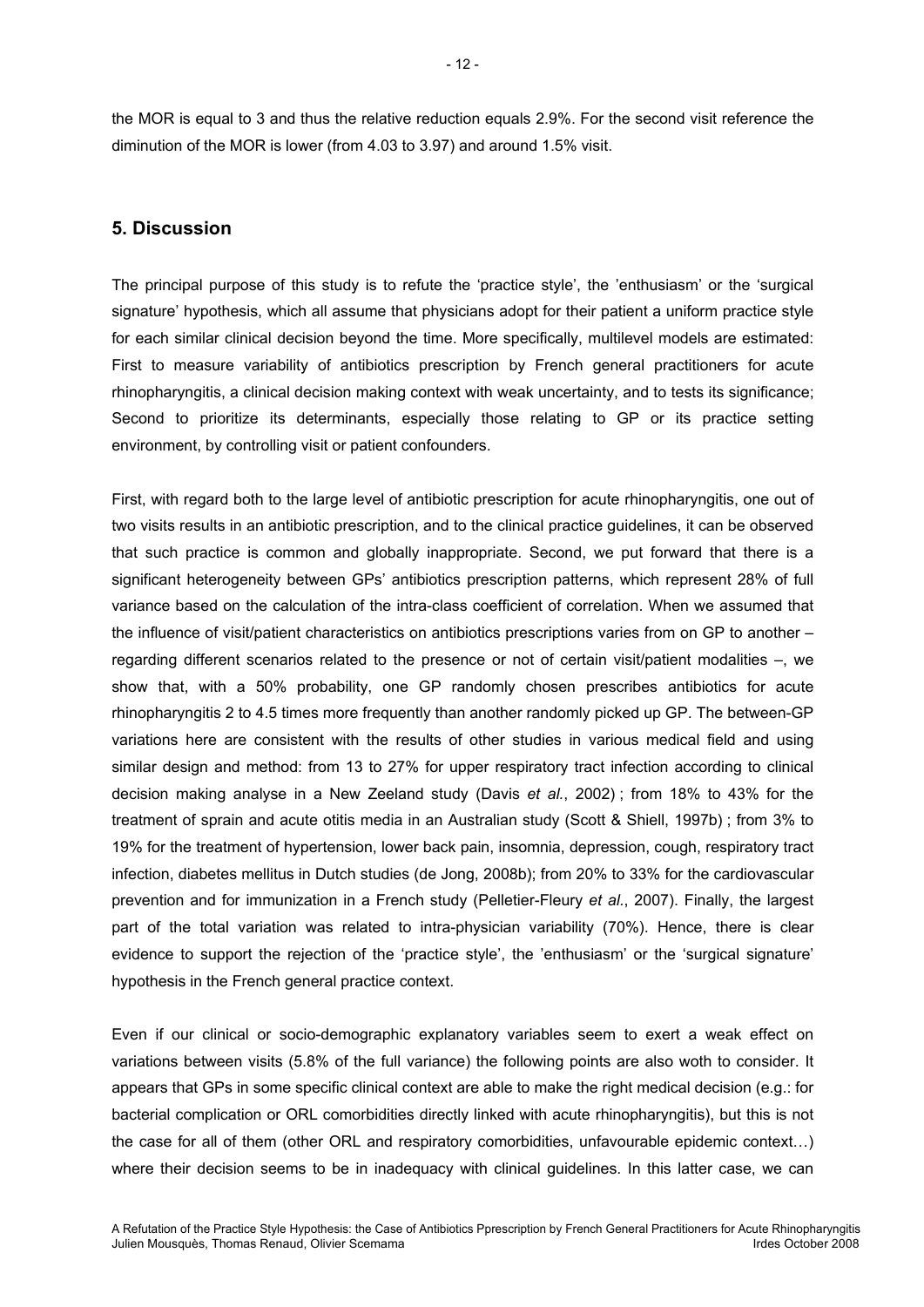assume either that GP wrongly appraise the clinical context: The comorbidities are considered as a sign of the greater intensity or severity of the disease, thus allowing them to justify wrongly (according to clinical guidelines) their therapeutic choice; Or that the GPs' decision to do not prescribe antibiotics is more difficult to argue with his patient and thus more difficult to implement. Both reasons may apply simultaneously: study results of the effect of patient variables such as occupational status, age, and even gender, on antibiotics prescription have suggested that for patient antibiotics prescription is wrongly linked with their preference for not interrupting their work.

Another set of results concern GPs or contextual variables. Regarding GP's variables which traditionally explain medical decision making, it is always observed that within a situation of agent relationship between GP and patient, the first have a discretionary power and is able to induce or influence demand in order to maintain, indeed or increase its remuneration (McGuire, 2008). Then, remuneration type and/or level of competition by modifying the workload - should impinge on medical decision making and its quality/performance (McGuire, 2008; Grignon, Paris, Polton *et al.,* 2002; Gosden, Forland, Kristiansen *et al.* 2001). As we mentioned before there is no opposition between fee for services and prospect payment in the French ambulatory health care system. Nevertheless, there is two fee for services sector: one with celled tariffs (sector 1) and one with extra fees (sector 2). It has been shown on French data that GPs who practice in sector 2 have a lower number of procedures, and pharmacy costs, per year and per patient, than those in sector 1 (Bejean, Peyron & Urbinelli, 2007). Furthermore, there is a clear evidence of supply inducement since it has been shown on longitudinal data that: an increase in medical density results, in sector 1, both in a decrease of activity (number of visits) and an increase of intensity of each encounter, whereas it results, in sector 2, in a decrease of tariffs and an increase of activity (Delattre & Dormont, 2003; Delattre & Dormont, 2005). Finally, the link between a high level of activity or workload and a high propensity to prescribe more drugs was also demonstrated (Paraponaris, Verger, Desquins *et al.* 2004; Bejean *et al.*, 2007).

In our study, GPs who practice in an area with strong medical density of GPs prescribe less antibiotics prescriptions than the others. GPs with extra fees could not be distinguished from those with celled tariffs. Moreover, GPs with a high level of visits prescribe more antibiotics than the others. We can argue, in this case, that when activity is high, whether as a consequence of deliberate choice (increased productivity) or not (workload), GPs use the "less time-consuming medical decision" which consist in prescribing antibiotics. It has been also frequently observed that: Group practice seems to be linked with better performance and less prescription than solo practice (Tollen, 2008); GPs working in a same group practice have more resemblance in attitudes and behaviours than GPs not working in the same partnership (de Jong *et al.*, 2003; de Jong, 2008b). In our study there is no effect of being in group practice. Finally, GPs between 35-44 years old prescribe less antibiotics than others, as it has been observed in other studies (Davis *et al*., 2000a; Davis *et al.*, 2002; Bejean *et al.*, 2007). We can argue here that proximity to initial medical education is more in favour of a good practice.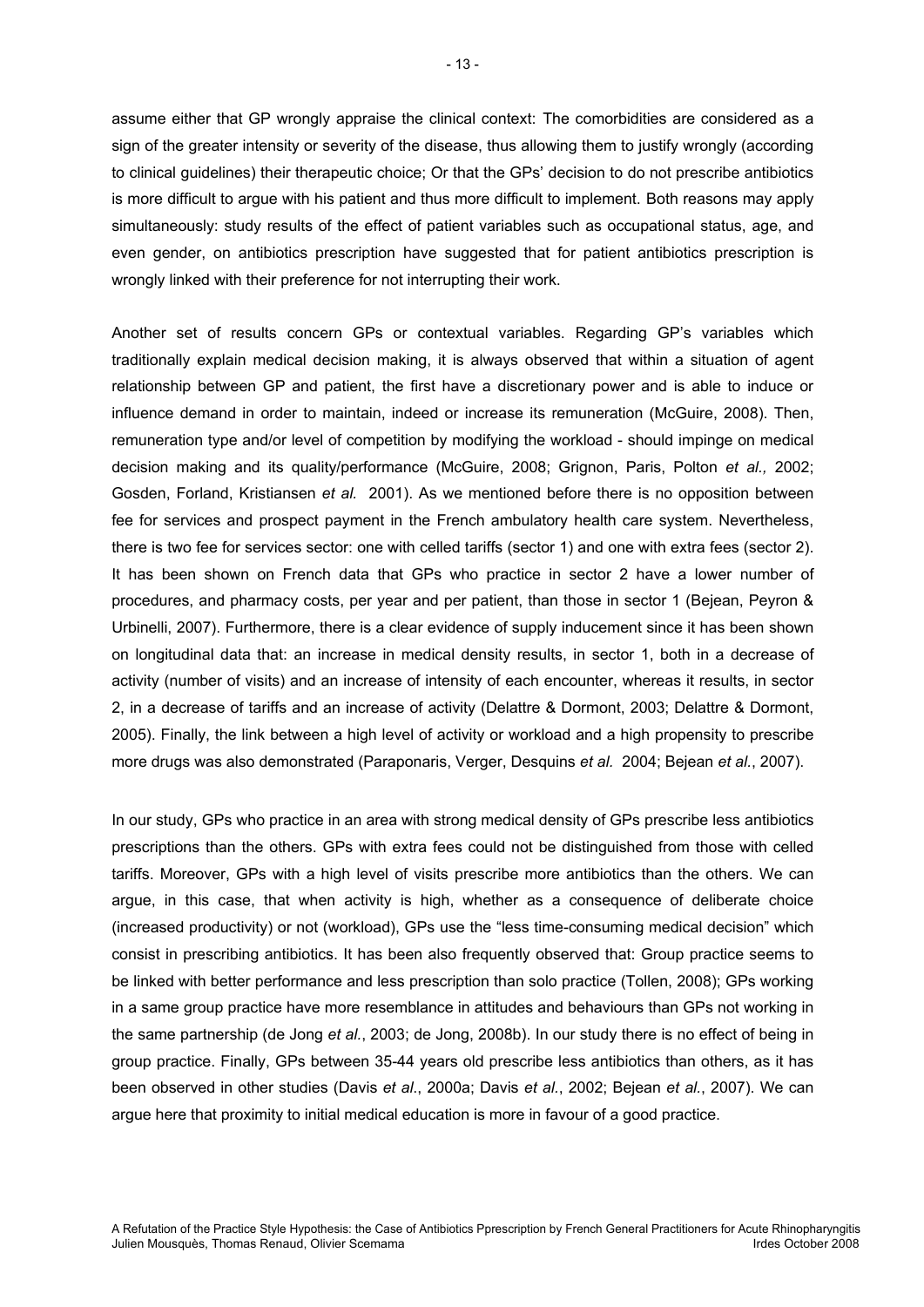A final set of results regards physician or contextual variables. We have seen that GPs' participation in a network and intensity of the continuing medical education are associated with less antibiotics prescriptions. On the contrary, the number of recent visits from pharmaceutical sales representatives received by the GPs is associated with more antibiotics prescriptions. Another French study gives evidence of this link for identification of suicidal ideation by GPs (Verger, Clavaud, Bidaud *et al.*, 2007). These results suggest that MPV may be influenced by differences in the type of dissemination or diffusion of information, as it is well demonstrated trough the studies published by the Cochrane Effective Practice and Organisation of Care Group (Grimshaw, Thomas, MacLennan *et al.* 2004). These results could help us to develop and identify facilitators for promoting a better use of antibiotic in France as increasing continuing medical education or educational outreach visits. Finally, altogether GP and contextual variables could explain 6% of the full variance.

Some limitations should be taking into account in our study. First, GPs included in the study may not be representative of the GP's profession as they belong to the same network. They are much more computerised, more located in Paris area and older than the others. Second, our selection of cases included all the care situations of acute rhinopharyngitis at the physicians' office, except when rhinopharyngitis was a secondary diagnosis and not treated by drugs, and thus not identified in the panel. But, as we said before, these situations are known to be rare. Third, only visits to the doctor's office were taken into account and then the visits to patients' home being removed, as they are known to be under-reported in the panel. Last, the only level of clustering we took into account was the physician-visit one: by doing so, we are not able to get the longitudinal perspective of repeated visits for a same patient. But, *a minima*, we controlled this phenomenon with a dummy for patient return.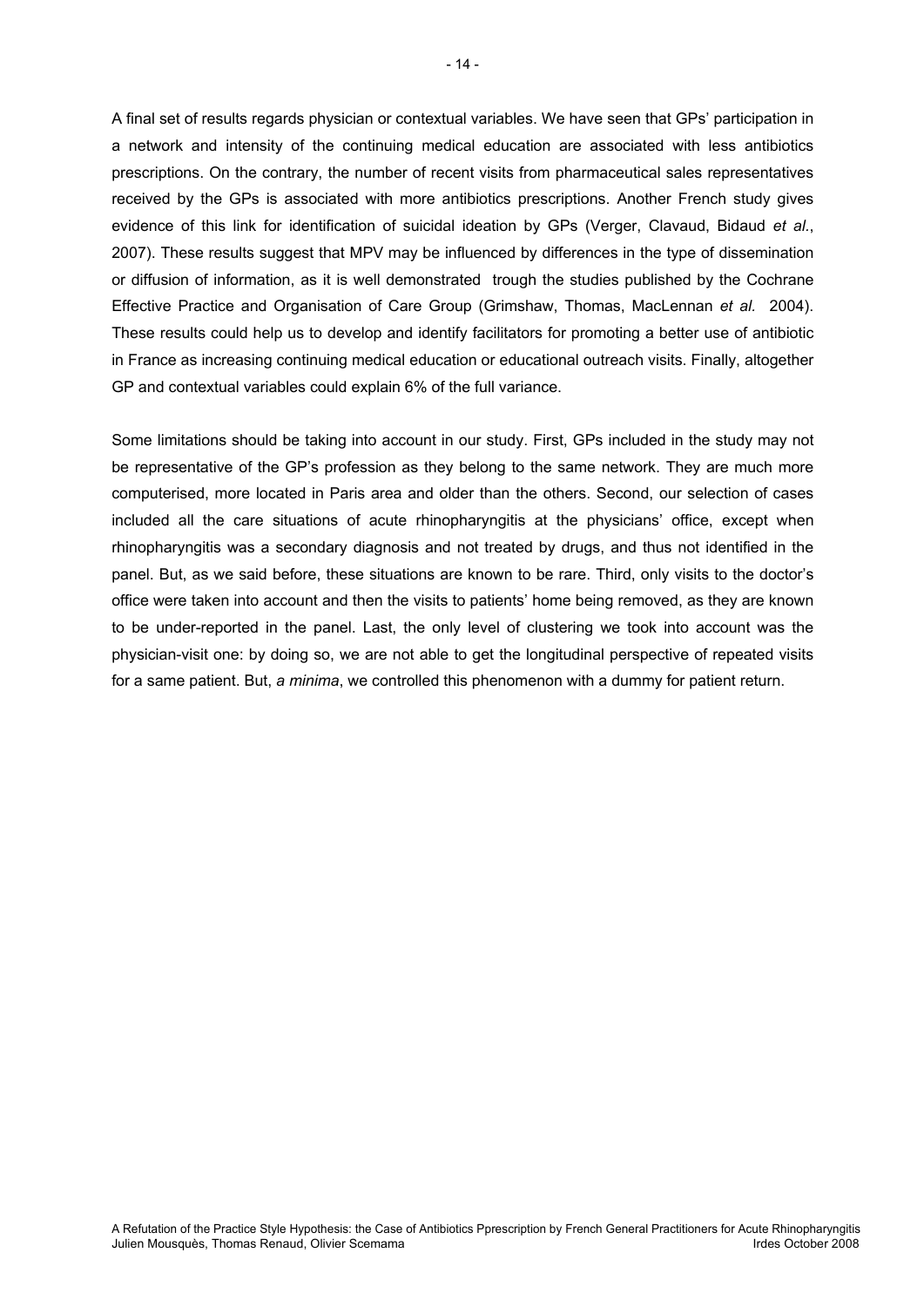de Jong J.D. (2008a). General introduction and research questions. *Explaining medical practice variation: Social organization and institutional mechanism* (pp. 7-32).: Nivel.

de Jong D. (2008b). Medical practice variation: does it cluster within general pratices? *Explaining medical practice variation: Social organization and institutional mechanism* (pp. 33-44).: Nivel.

de Jong,J.D., Groenewegen P.P., & Westert G.P. (2006). Medical practice variation: does it cluster within general practitioners practices? In G.P Westert, L. Jabaaij, & F.G. Schellevis (Eds.), *Morbidity, performance nad quality in primary care: Dutch general practice on stage* (pp. 125-134).: Oxford: Radcliff Publishing.

de Jong,J.D., Groenewegen P.P., & Westert,G.P. (2003). Mutual influences of general practitioners in partnerships. *Soc.Sci Med 57*(8), 1515-1524.

de Jong J.D., Westert G.P., Lagoe R., & Groenewegen P.P. (2006). Variation in hospital length of stay: do physicians adapt their length of stay decisions to what is usual in the hospital where they work? *Health Serv.Res 41*(2), 374-394.

Delattre E., & Dormont B. (2003). Fixed fees and physician-induced demand: a panel data study on French physicians. *Health Econ 12*(9), 741-754.

Delattre E., & Dormont B. (2005). La régulation de la médecine ambulatoire en France: quel effet sur le comportement des médecins libéraux ? *dossiers solidarité et santé janvier-mars 2005*(n° 1), 135- 161.

Duncan C., Jones K., & Moon G. (1998). Context, composition and heterogeneity: using multilevel models in health research. *Soc.Sci.Med. 46*(1), 97-117.

Elseviers M., Ferech M., Stichele R.V., & Goossens G. Consumption of antibiotics in ambulatory care in Europe. Results of the ESAC Retrospective Data Collection. European Surveillance of Antimicrobial Consumption . 2004.

Goossens H., Ferech M., Vander S.R., & Elseviers M. (2005). Outpatient antibiotic use in Europe and association with resistance: a cross-national database study. *Lancet 365*(9459), 579-587.

Goossens H., Guillemot D., Ferech M., Schlemmer B., Costers M., van B.M., Baker L.J., Cars O., & Davey P.G. (2006). National campaigns to improve antibiotic use. *Eur J Clin Pharmacol 62*(5), 373- 379.

Gosden T., Forland F., Kristiansen I.S., Sutton M., Leese B., Giuffrida A., Sergison M., & Pedersen L. (2001). Impact of payment method on behaviour of primary care physicians: a systematic review. *J Health Serv Res Policy 6*(1), 44-55.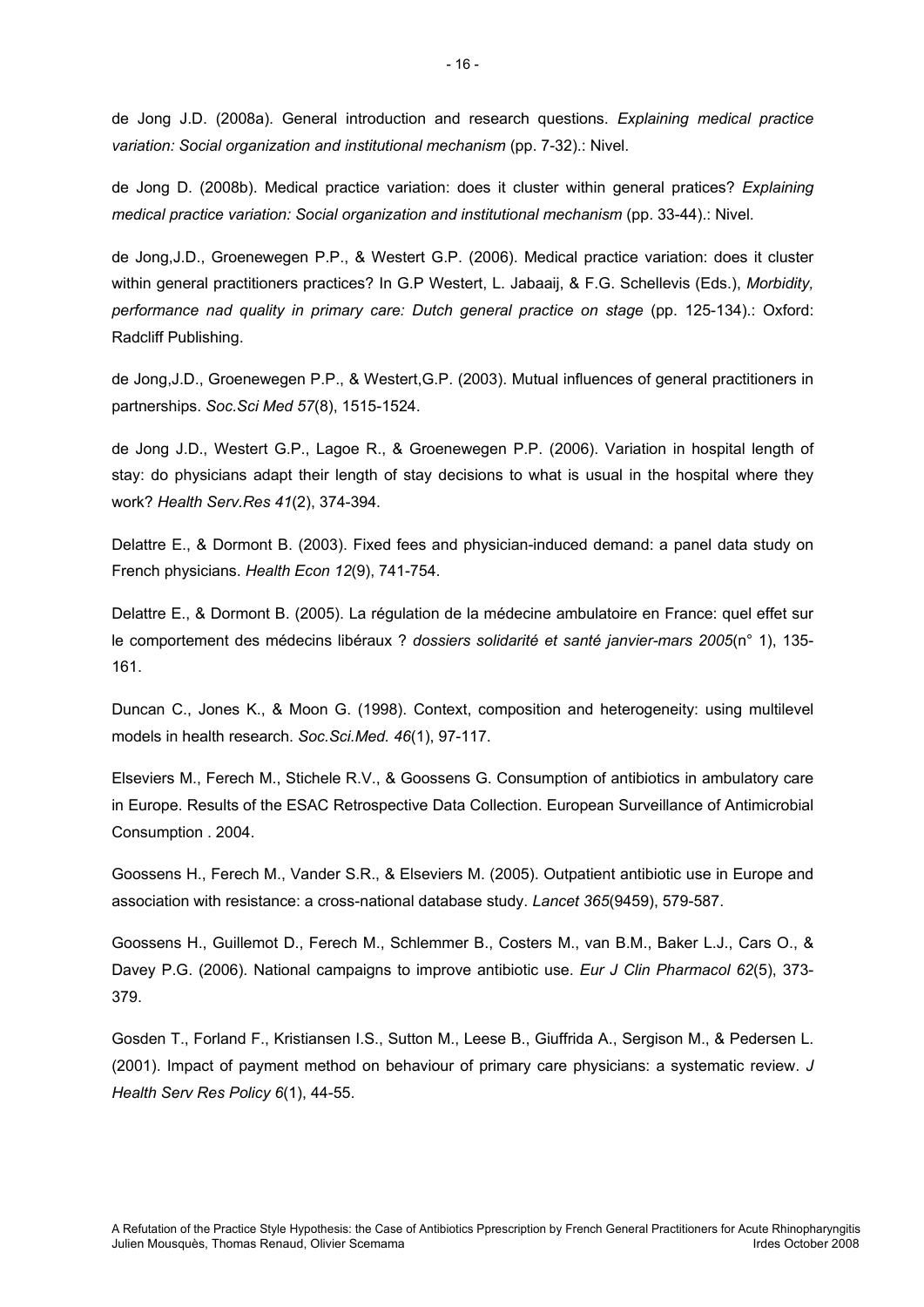Grignon M., Paris V., Polton D., Couffinhal A., & Pierrard B. L'influence des modes de rémunération des médecins sur l'efficience du système de soins. Commission sur l'Avenir des Soins de Santé au Canada. 35, 1-31. 2002. Ottawa.

Grimshaw J.M., Thomas R.E., MacLennan G., Fraser C., Ramsay C.R., Vale L., Whitty P., Eccles M.P., Matowe L., Shirran L., Wensing M., Dijkstra R., & Donaldson C. (2004). Effectiveness and efficiency of guideline dissemination and implementation strategies. *Health Technol. Assess. 8*(6), iii-72.

Haut Conseil pour l'Avenir de l'Assurance Maladie. Rapport du Haut Conseil pour l'Avenir de l'Assurance Maladie. 2007. Ministère de la santé, de la famille et des personnes handicapées.

Haut Conseil pour l'Avenir de l'Assurance Maladie. Rapport du Haut Conseil pour l'Avenir de l'Assurance Maladie. 2004. Ministère de la santé, de la famille et des personnes handicapées.

Heck R.H., & Thomas S.L. (2002). *An introduction of multilevel modeling techniques.* Lawrence Erlbaum Associates.

Kerleau M. (1998). L'hétérogénéité des pratiques médicales, enjeu des politiques de maîtrise des dépenses de santé. *Sciences Sociales et Santé 16*(4).

Leape L.L., Park R.E., Solomon D.H., Chassin M.R., Kosecoff J., & Brook,R.H. (1990). Does inappropriate use explain small-area variations in the use of health care services? *JAMA 263*(5), 669- 672.

McGlynn E.A., Asch S.M., Adams J., Keesey J., Hicks J., DeCristofaro A., & Kerr E.A. (2003). The quality of health care delivered to adults in the United States. *N Engl J Med 348*(26), 2635-2645.

McGuire T.G. (2008). Physician Agency. In A.j. Culyer, & J.P. Newhouse (Eds.), *Handbook of Health Economics* (pp. 462-528).

Mousquès J., Renaud T., & Sermet C. La variabilité des pratiques médicales en médecine de ville : le cas des hyperlipidémies. CREDES; biblio n°1360. 2001.

Paraponaris A., Verger P., Desquins B., Villani P., Bouvenot G., Rochaix L., Gourheux J.C., & Moatti, J.P. (2004). Delivering generics without regulatory incentives? Empirical evidence from French general practitioners about willingness to prescribe international non-proprietary names. *Health Policy 70*(1), 23-32.

Pelletier-Fleury N., Le V.M., Hebbrecht G., & Boisnault P. (2007). Determinants of preventive services in general practice. A multilevel approach in cardiovascular domain and vaccination in France. *Health Policy 81*(2-3), 218-227.

Pepin S., & Ricordeau P. (2006). La consommation d'antibiotiques : situation en France au regard des autres pays européens. *Point de repères*(6), 1-8.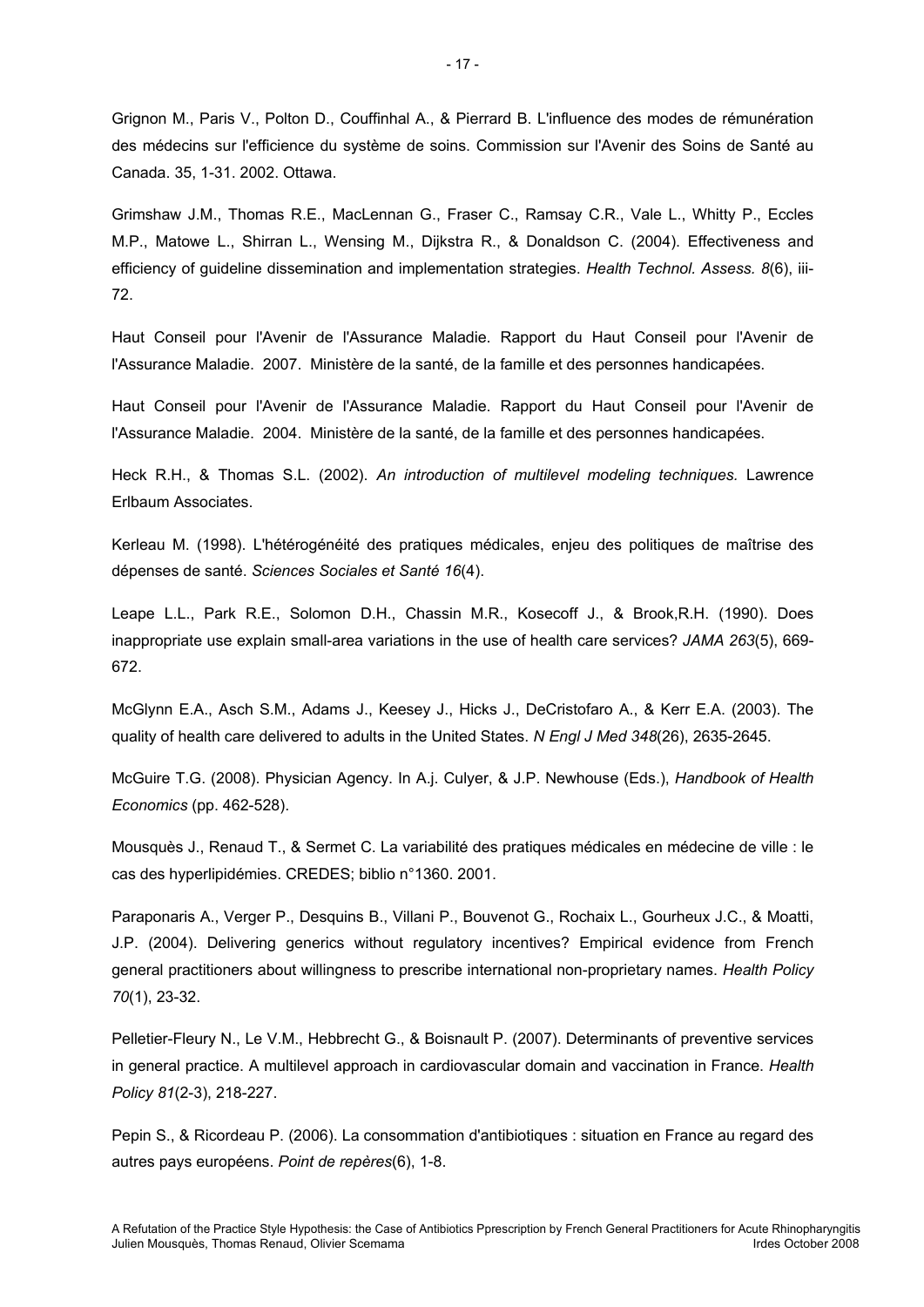Phelps,C.E. (2000). Information diffusion and best practice adoption. In A.j.Culyer, & J.P.Newhouse (Eds.), *Hanbook of Health Economics* (pp. 223-264).: Elsevier.

Phelps C.E. (1995). Perspectives in health economics. *Health Econ 4*(5), 335-353.

Rabilloud M., Ecochard R., & Matillon Y. (1997). Utilisation d'un modèle de régression logistique à deux niveaux dans l'analyse des variations de pratique médicale : à propos de la césarienne prophylactique. *Rev. Epidemiol. Sante Publique 45*(3), 237-247.

Raudenbush S., Bryk A., Cheong Y.F., & Congdon R. (2001). *HLM5 - Hierarchical linear and nonlinear modeling.* Scientific Software International, Inc.

Rice N., & Jones A. (1997). Multilevel models and health economics. *Health Econ. 6*(6), 561-575.

Scott A., & Shiell A. (1997a). Analysing the effect of competition on general practitioners' behaviour using a multilevel modelling framework. *Health Econ. 6*(6), 577-588.

Scott A., & Shiell A. (1997b). Do fee descriptors influence treatment choices in general practice? A multilevel discrete choice model. *J. Health Econ. 16*(3), 323-342.

Snijders T.A.B., & Busker R.J. (1999). *Multilevel analysis: An introduction to basic and advanced multilevel modeling.* 

Sommet A., Sermet C., Boelle P.Y., Tafflet M., Bernede C., & Guillemot D. (2004). No significant decrease in antibiotic use from 1992 to 2000, in the French community. *J Antimicrob. Chemother. 54*(2), 524-528.

Stano M. (1991). Further issues in small area variations analysis. *J Health Polit. Policy Law 16*(3), 573-588.

Tollen L. Physician organization in relation to quality and efficiency of care. A synthesis of recent literature. 2008. Kaiser Permanente Institute for Health Policy, The commonwealth fund.

Verger P., Clavaud H., Bidaud S., Paraponaris A., & Sauze L. (2007). [Analgesic and antiinflammatory drug prescriptions and number of radiograms predict antidepressant treatment: study of reimbursement data from the Provence health insurance fund]. *Presse Med 36*(1 Pt 1), 50-56.

Weinstein J.N., Bronner K.K., Morgan T.S., & Wennberg J.E. (2004). Trends and geographic variations in major surgery for degenerative diseases of the hip, knee, and spine. *Health Aff. (Millwood.) Suppl Web Exclusives* VAR81-VAR89.

Wennberg J.E. (2004). Practice variations and health care reform: connecting the dots. *Health Aff.(Millwood.) Suppl Web Exclusives* VAR140-VAR144.

Wennberg J.E., Barnes B.A., & Zubkoff M. (1982). Professional uncertainty and the problem of supplier-induced demand. *Soc. Sci Med 16*(7), 811-824.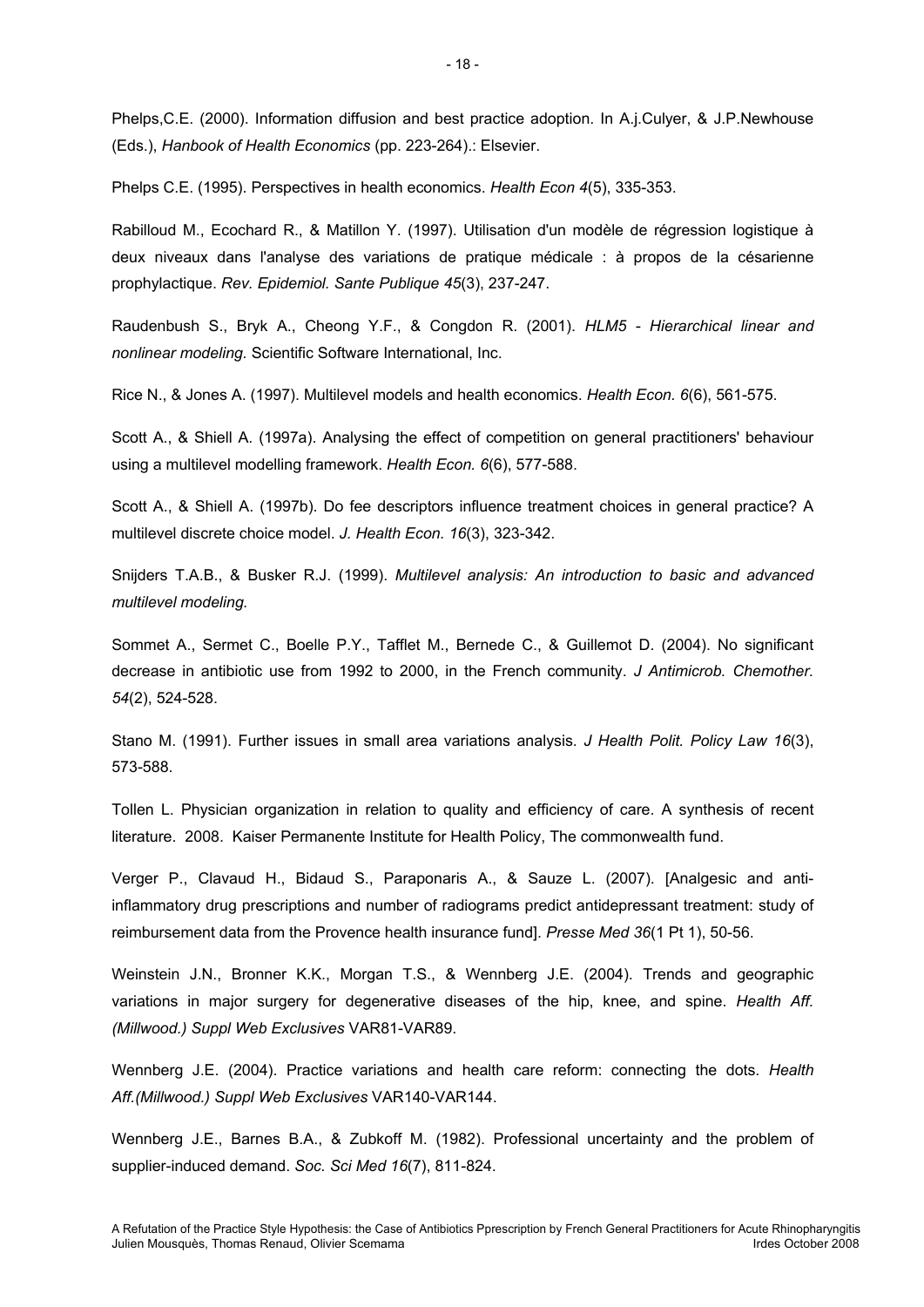Westert G.P., & Groenewegen P.P. (1999a). Medical practice variations : changing the theoretical approach. *Scand. J. Public Health 27*(3), 173-180.

Westert G.P., & Groenewegen P.P. (1999b). Regional disparities in health care supply in eleven European countries : does politics matter ? *Health Policy 47*(2), 169-182.

Westert G.P., Jabaaij L., & Schellevis F.G. (2006). *Morbidity, performance nad quality in primary care: Dutch general practice on stage.* Oxford: Radcliff Publishing.

Wright J.G., Hawker G.A., Bombardier C., Croxford R., Dittus R.S., Freund D.A., & Coyte P.C. (1999). Physician enthusiasm as an explanation for area variation in the utilization of knee replacement surgery. *Med Care 37*(9), 946-956.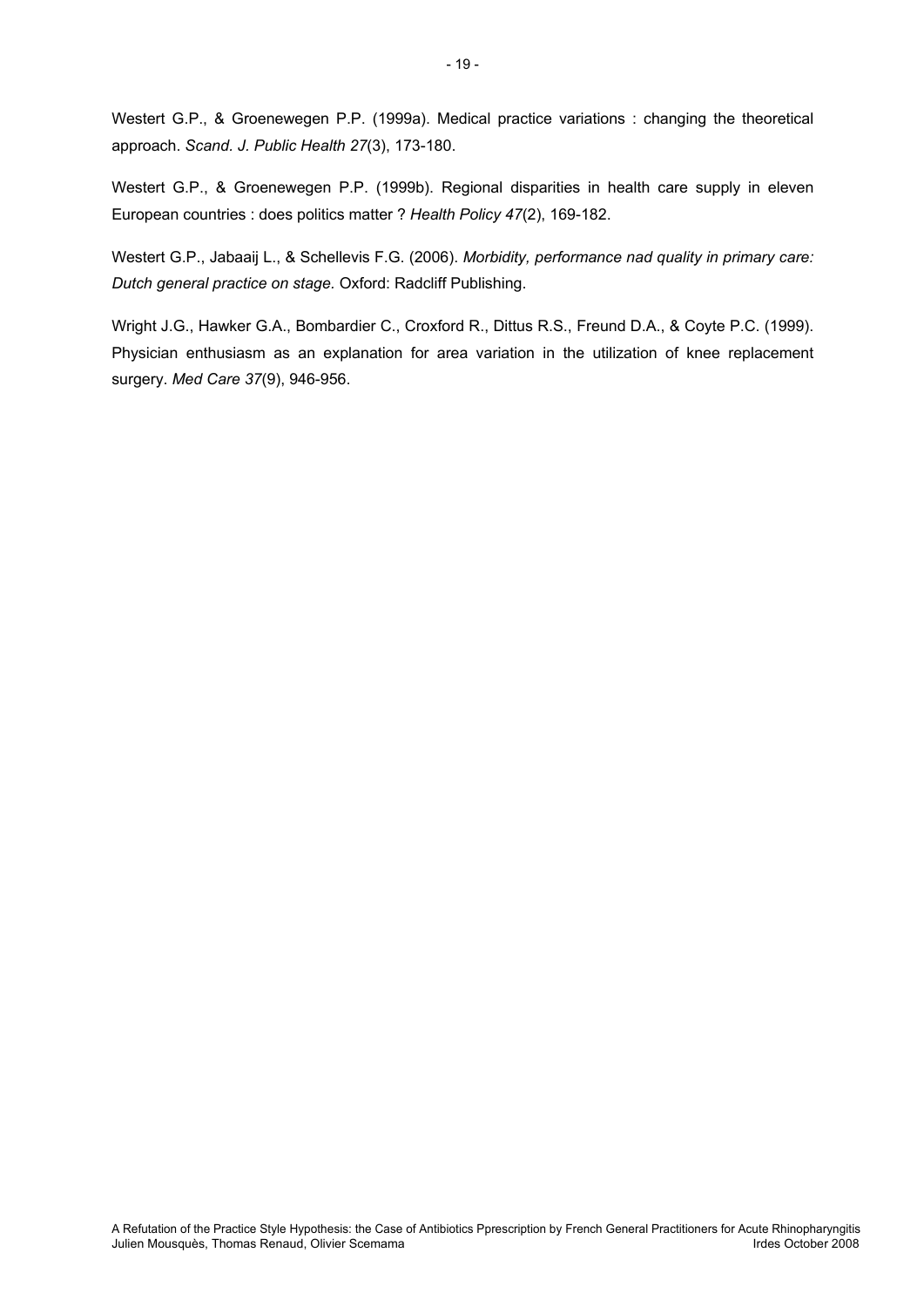#### **Table 1 – Descriptive statistics**

|                                                                                                    | Sample from a panel of<br>computerized French GPs |            | <b>National Sickness Fund database</b> |           |  |
|----------------------------------------------------------------------------------------------------|---------------------------------------------------|------------|----------------------------------------|-----------|--|
|                                                                                                    | Frequency                                         | Percent    | Frequency                              | Percent   |  |
| Gender                                                                                             |                                                   |            |                                        |           |  |
| Male                                                                                               | 701                                               | 90,1%      | 42 066                                 | 77,5 %    |  |
| Female                                                                                             | 77                                                | 9,9%       | 12 206                                 | 22,5 %    |  |
| Age                                                                                                |                                                   |            |                                        |           |  |
| <35 years old                                                                                      | 12                                                | 1,5%       | 2988                                   | 5,5%      |  |
| 35-44 years old                                                                                    | 190                                               | 24,4 %     | 19793                                  | 36,5 %    |  |
| 45-54 years old                                                                                    | 466                                               | 59,9 %     | 25 4 69                                | 46,9%     |  |
| >=55 years old                                                                                     | 109                                               | 14,0 %     | 6022                                   | 11,1 %    |  |
| <b>Practice</b>                                                                                    |                                                   |            |                                        |           |  |
| Group                                                                                              | 381                                               | 49,0%      | 22 593                                 | 41,6 %    |  |
| Solo                                                                                               | 397                                               | 51,0 %     | 31 679                                 | 58,4 %    |  |
| <b>GP-Sickness Fund Contract</b>                                                                   |                                                   |            |                                        |           |  |
|                                                                                                    |                                                   |            |                                        |           |  |
| Fee for services with tariffs under a ceiling                                                      | 617                                               | 79,3 %     | 48 4 8 6                               | 89,3%     |  |
| Fee for services plus extra discretionary fees not<br>reimbursable by the sickness fund            | 161                                               | 20,7 %     | 5786                                   | 10,7 %    |  |
| Location                                                                                           |                                                   |            |                                        |           |  |
| Paris area                                                                                         | 305                                               | 39,2 %     | 8449                                   | 15,6 %    |  |
|                                                                                                    |                                                   |            | 8784                                   |           |  |
| Paris region                                                                                       | 107                                               | 13,8 %     |                                        | 16,2%     |  |
| North                                                                                              | 39                                                | 5,0%       | 3857                                   | 7,1%      |  |
| East                                                                                               | 36                                                | 4,6 %      | 4837                                   | 8,9%      |  |
| West                                                                                               | 72                                                | 9,2%       | 6972                                   | 12,8 %    |  |
| South-West                                                                                         | 52                                                | 6,7%       | 6613                                   | 12,2 %    |  |
| Center-East                                                                                        | 66                                                | 8,5 %      | 6 3 9 2                                | 11,8 %    |  |
| South-East                                                                                         | 101                                               | 13,0 %     | 8 3 6 8                                | 15,4 %    |  |
| GPs density average by urban unity size                                                            |                                                   |            |                                        |           |  |
| Below 75 GPs by 100.000 inhabitants                                                                | 63                                                | 8,1%       |                                        |           |  |
| Between 75-135 GPs by 100.000 inhabitants                                                          | 386                                               | 49,6%      |                                        |           |  |
| More than 135 GPs by 100.000 inhabitants                                                           | 329                                               | 42,3%      |                                        |           |  |
| Level of urbanism                                                                                  |                                                   |            |                                        |           |  |
| Rural                                                                                              | 63                                                | 8,1%       |                                        |           |  |
| Suburb                                                                                             | 321                                               | 41,3%      |                                        |           |  |
| Town center                                                                                        | 394                                               | 50,6 %     |                                        |           |  |
| Participation to hospital staff: Yes                                                               | 223                                               | 28,7 %     |                                        |           |  |
| Participation to network of care: Yes                                                              | 174                                               | 22,4 %     |                                        |           |  |
| Number of pharmaceutical sales representatives received                                            |                                                   |            |                                        |           |  |
| ber month                                                                                          |                                                   |            |                                        |           |  |
| From 0 to 9                                                                                        | 172                                               | 22,1 %     |                                        |           |  |
| From 10 to 19                                                                                      | 248                                               | 31,9%      |                                        |           |  |
| More than 19                                                                                       | 358                                               | 46,0%      | No data available                      |           |  |
| Number of diners, organized by pharmaceuticals attempted                                           |                                                   |            |                                        |           |  |
| by the GP during the previous year                                                                 |                                                   |            |                                        |           |  |
| 0 or 1                                                                                             | 421                                               | 54,1 %     |                                        |           |  |
| 2 or 3                                                                                             | 259                                               | 33,3 %     |                                        |           |  |
| More than 3                                                                                        | 98                                                | 12,6 %     |                                        |           |  |
| Proneness of the GP to answer favourably at the patients<br>requests for antibiotics drugs         |                                                   |            |                                        |           |  |
| Exceptionally or never                                                                             | 316                                               | 40,6 %     |                                        |           |  |
| Occasionally                                                                                       | 383                                               | 49,2%      |                                        |           |  |
| Always or regularly                                                                                | 79                                                | 10,2%      |                                        |           |  |
| Proneness of the GP to answer favourably at the patients                                           |                                                   |            |                                        |           |  |
| reauests for psychotropics druas                                                                   |                                                   |            |                                        |           |  |
| Exceptionally or never                                                                             | 323                                               | 41,5 %     |                                        |           |  |
| Occasionally                                                                                       | 359                                               | 46,1 %     |                                        |           |  |
| Always or regularly                                                                                | 96                                                | 12,3 %     |                                        |           |  |
|                                                                                                    | <b>Moyenne</b>                                    | Ecart-type |                                        |           |  |
| Number of sessions of medical continuing education<br>attempted by the GP during the previous year | 6,48                                              | 7,0        | No data available                      |           |  |
| Number of visits (at office and at patient's home) by day                                          | 22,5                                              | 10,3       |                                        |           |  |
| Total                                                                                              | 778                                               | 100,0%     | 54 272                                 | 100,0 $%$ |  |

A Refutation of the Practice Style Hypothesis: the Case of Antibiotics Pprescription by French General Practitioners for Acute Rhinopharyngitis Julien Mousquès, Thomas Renaud, Olivier Scemama **International Index Controller and Controller** Irdes October 2008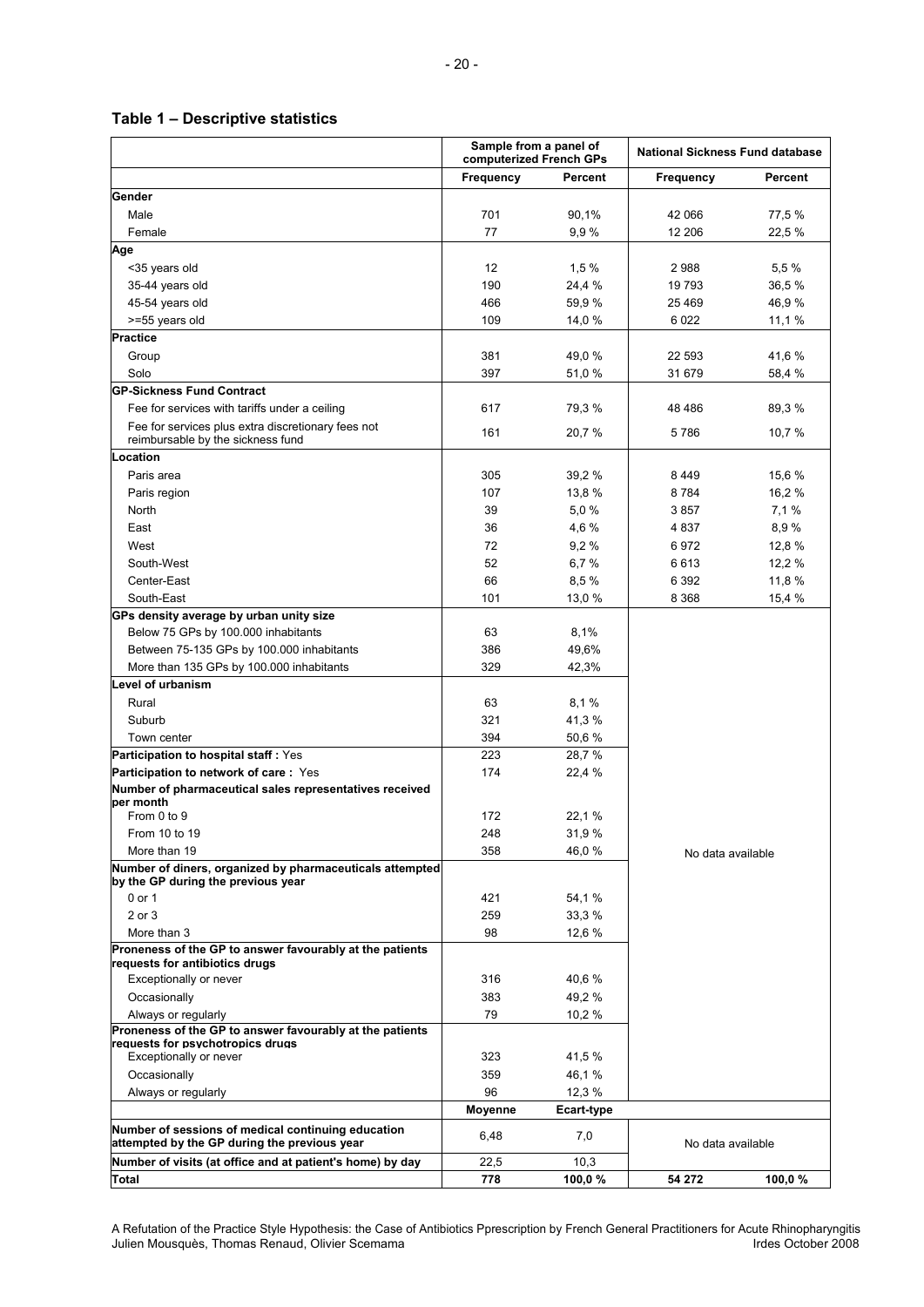| Antibiotic prescription for<br>acute rhinopharyngitis <sup>(1)</sup> | Antibiotic prescription<br>justified by some<br>bacterial complications | <b>Antibiotic prescription</b><br>justified by upper<br>respiratory tract infections,<br>ear infections or lower<br>respiratory tract infections | <b>Antibiotic</b><br>prescription not<br>relevant | <b>Total</b> |
|----------------------------------------------------------------------|-------------------------------------------------------------------------|--------------------------------------------------------------------------------------------------------------------------------------------------|---------------------------------------------------|--------------|
|                                                                      | 825                                                                     | 1 1 0 7                                                                                                                                          | 88 153                                            | 90 085       |
| No                                                                   | 0.9%                                                                    | 1,2%                                                                                                                                             | 97,9%                                             | 100%         |
|                                                                      | 23,7%                                                                   | 24,9%                                                                                                                                            | 49,7%                                             | 48,6%        |
|                                                                      | 2656                                                                    | 3 3 3 1                                                                                                                                          | 89 311                                            | 95 298       |
| Yes                                                                  | 2,8%                                                                    | 3.5%                                                                                                                                             | 93,7%                                             | 100%         |
|                                                                      | 76,3%                                                                   | 75,1%                                                                                                                                            | 50,3%                                             | 51,4%        |
|                                                                      | 3481                                                                    | 4 4 3 8                                                                                                                                          | 177 464                                           | 185 383      |
| Total                                                                | 1,9%                                                                    | 2,4%                                                                                                                                             | 95,7%                                             | 100%         |
|                                                                      | 100%                                                                    | 100%                                                                                                                                             | 100%                                              | 100%         |

#### **Table 2 – Adequacy of antibiotics prescription for acute rhinopharyngitis to guidelines**

**(1) Specifically for rhinopharyngitis or for another specific reason, directly associated with the rhinopharyngitis during the visit**





Rate of antibiotics prescription (percent of visits for acute rhinopharyngitis with antibiotics by GP)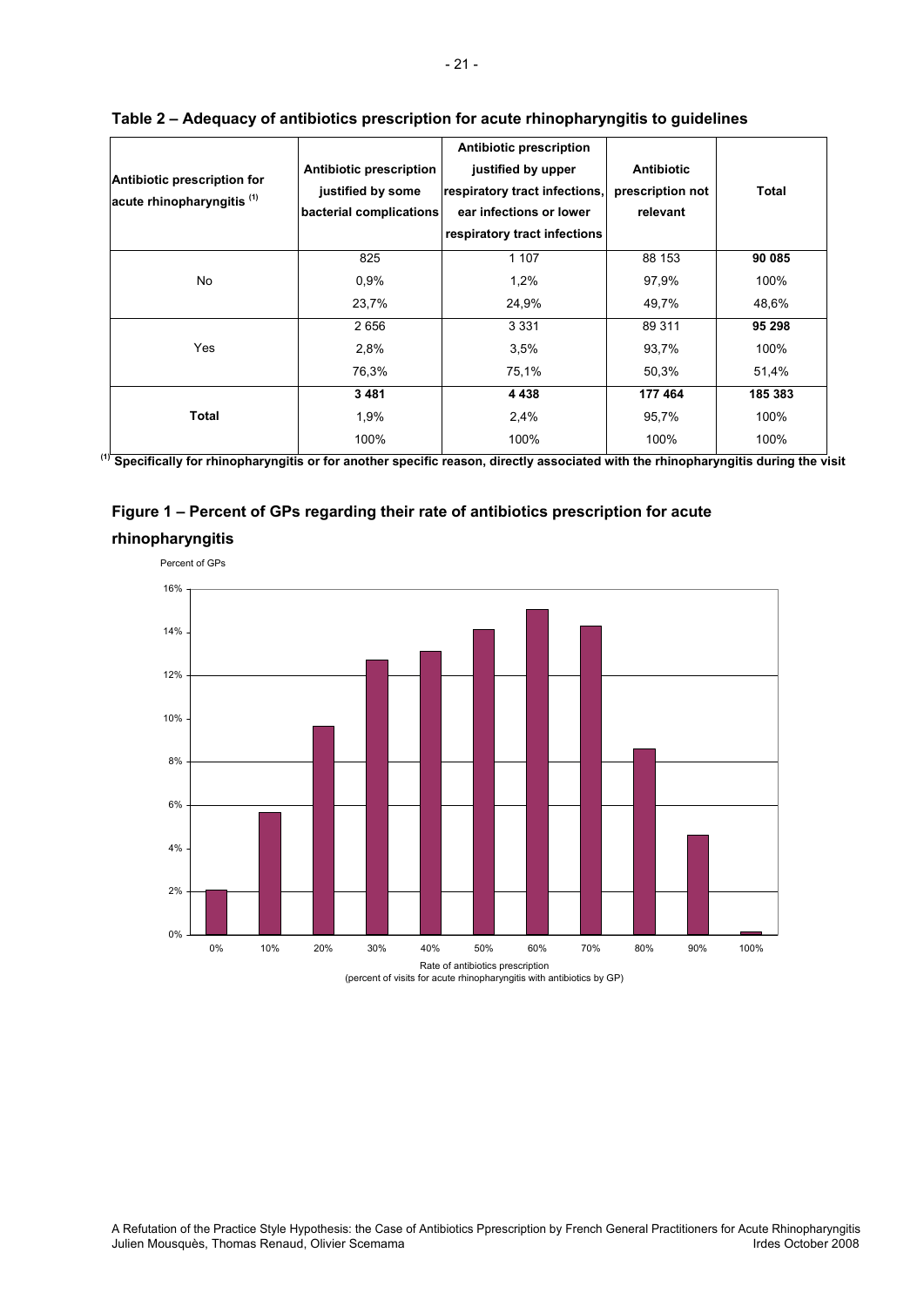|                                                                                                                                     | Model (1)   |                         | Model (2)                                                                             |                               | Model (3)                     |                               |
|-------------------------------------------------------------------------------------------------------------------------------------|-------------|-------------------------|---------------------------------------------------------------------------------------|-------------------------------|-------------------------------|-------------------------------|
|                                                                                                                                     | Coefficient | (standard<br>deviation) | Coefficient                                                                           | (standard<br>deviation)       | Coefficient                   | (standard<br>deviation)       |
| Intercept                                                                                                                           | $-0,049$    | (0,032)                 | $-0,043$                                                                              | (0,033)                       | $-0,045$                      | (0,033)                       |
| GP's explanatory variables (fixed effects)                                                                                          |             |                         |                                                                                       |                               |                               |                               |
| GPs aged 35 to 44 years old                                                                                                         |             |                         |                                                                                       |                               | $-0,173$                      | (0,075)                       |
| Participation to a network of care                                                                                                  |             |                         |                                                                                       |                               | $-0,167$                      | (0,080)                       |
| Nb. of medical continuing education sessions attempted by<br>the GP during the previous year                                        |             |                         |                                                                                       |                               | $-0,015$                      | (0,005)                       |
| Less than 10 pharmaceutical sales representatives received<br>per month                                                             |             |                         |                                                                                       |                               | $-0,187$                      | (0,081)                       |
| More than 135 GPs per 100.000 inhabitants within the urban<br>unity                                                                 |             |                         |                                                                                       |                               | $-0,231$                      | (0,068)                       |
| Number of visits (at office and at patient's home) by day                                                                           |             |                         |                                                                                       |                               | 0,011                         | (0,003)                       |
| Patient-visit and GP explanatory variables (fixed effects)                                                                          |             |                         |                                                                                       |                               |                               |                               |
| Age (reference 40-64 years old)<br><16 years old: intercept<br>16-39 years old<br>>=65 years old                                    |             |                         | $-0,151$<br>0,123<br>$-0,196$                                                         | (0,024)<br>(0,014)<br>(0,025) | $-0,156$<br>0,126<br>$-0,199$ | (0,025)<br>(0,014)<br>(0,025) |
| Female                                                                                                                              |             |                         | $-0,121$                                                                              | (0,009)                       | $-0,124$                      | (0,009)                       |
| Patient with no occupation                                                                                                          |             |                         | -0,095                                                                                | (0,017)                       | $-0,098$                      | (0,017)                       |
| Patient with bacterial complication (acute otitis media,<br>conjunctivitis or sinusitis)                                            |             |                         | 1,250                                                                                 | (0,065)                       | 1,268                         | (0,068)                       |
| Patient with comorbidities (otorhinolaryngology or lower tract<br>respiratory infection) justifying an antibiotics prescription     |             |                         | 1,181                                                                                 | (0,074)                       | 1,175                         | (0,080)                       |
| Patient with comorbidities (otorhinolaryngology or lower tract<br>respiratory infection) not justifying an antibiotics prescription |             |                         | 1,578                                                                                 | (0,084)                       | 1,604                         | (0,087)                       |
| Patient with other otorhinolaryngology or lower tract<br>respiratory infection                                                      |             |                         | $-0,527$                                                                              | (0,046)                       | $-0,535$                      | (0,046)                       |
| Period of the year during which the visit proceeds (ref. from<br>September to December)                                             |             |                         |                                                                                       |                               |                               |                               |
| From January to April<br>From May to August                                                                                         |             |                         | 0,158<br>0,148                                                                        | (0,017)<br>(0,018)            | 0,162<br>0,152                | (0,017)<br>(0,018)            |
| Rhinopharyngitis initially treated by antibiotics less than 10<br>days before                                                       |             |                         | $-0,586$                                                                              | (0,073)                       | $-0,613$                      | (0,075)                       |
| Rhinopharyngitis initially treated without antibiotic prescription<br>less than 10 days before                                      |             |                         | 0,387                                                                                 | (0,066)                       | 0,392                         | (0,067)                       |
| Patient with previous visits for acute rhinopharyngitis during<br>the year                                                          |             |                         | $-0,168$                                                                              | (0,017)                       | $-0,172$                      | (0,017)                       |
| Variance of inter-physicians random effect                                                                                          |             | 1,228                   | 1,329                                                                                 |                               | 1,252                         |                               |
| Intra-class coefficient of correlation $\rho$                                                                                       |             | $\rho_1$ = 27,2%        | $\rho_2 = 28.8\%$                                                                     |                               | Depending on                  |                               |
| <b>Median Odd Ratio (MOR)</b>                                                                                                       |             | $MOR_1 = 2,88$          | patient/visit covariates<br>hold. See Result<br>$MOR2 = 3,00$<br>section for details. |                               |                               |                               |

#### **Table 3 – Hierarchical Logistic Models (1), (2) and (3)**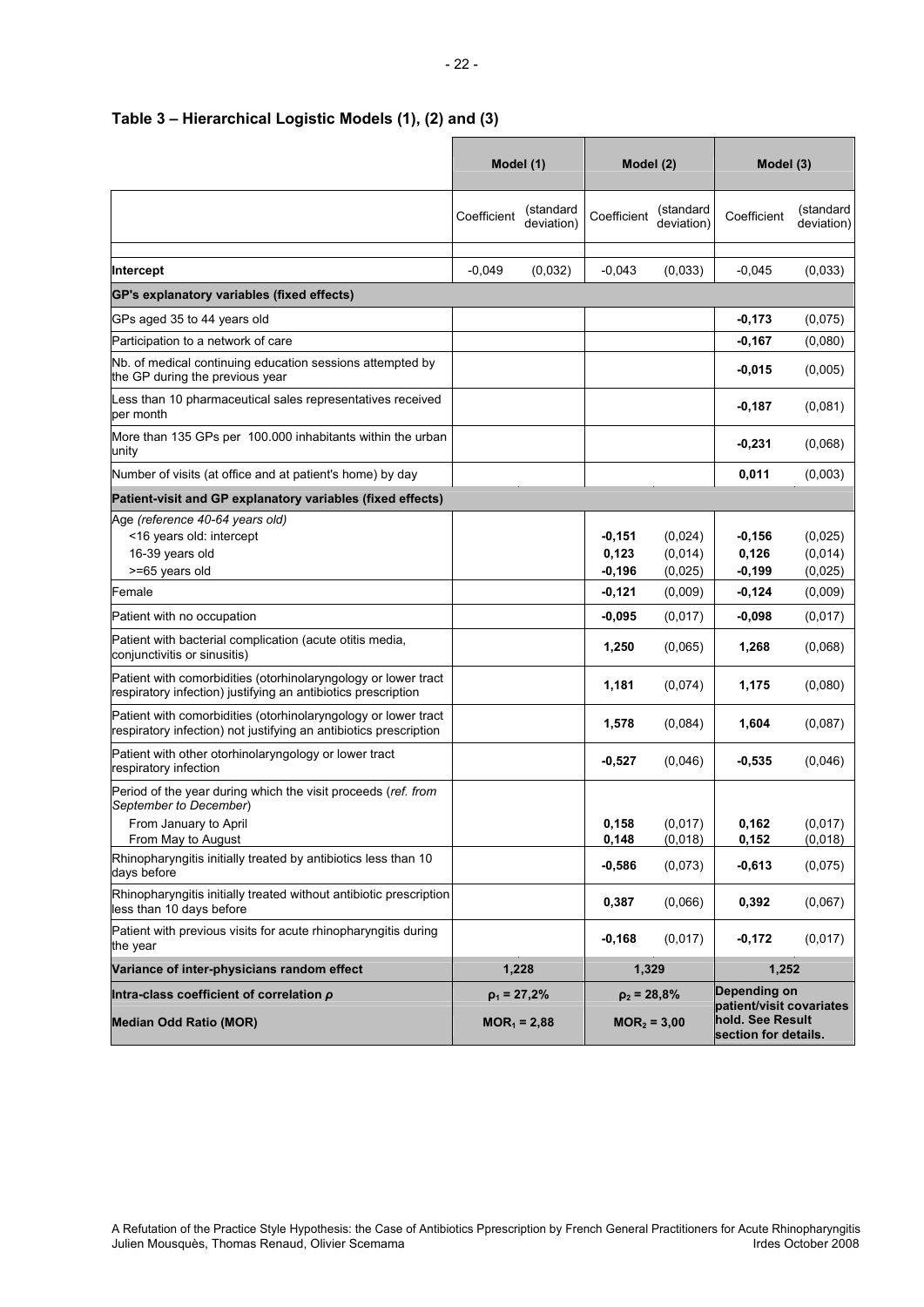#### **Table 4 – Hierarchical Logistic Model (4)**

|                                                                                                                                     | Coefficient | (standard<br>deviation           |
|-------------------------------------------------------------------------------------------------------------------------------------|-------------|----------------------------------|
| Intercept                                                                                                                           | $-0.045$    | (0,033)                          |
| GP's explanatory variables within the intercept (fixed effects)                                                                     |             |                                  |
| GPs aged 35 to 44 years old                                                                                                         | $-0,173$    | (0,075)                          |
| Participation to a network of care                                                                                                  | $-0,167$    | (0,080)                          |
| Nb. of medical continuing education sessions attempted by the GP during the previous year                                           | $-0.015$    | (0,005)                          |
| Less than 10 pharmaceutical sales representatives received per month                                                                | $-0,187$    | (0,081)                          |
| More than 135 GP per 100.000 inhabitants within the urban unity size                                                                | $-0,231$    | (0,068)                          |
| Number of visits (at office and at patient's home) by day                                                                           | 0,011       | (0,003)                          |
| Patient-visit and GP explanatory variables within the slopes (fixed and random effects)                                             |             |                                  |
| Age (reference 40-64 years old)                                                                                                     |             |                                  |
| <16 years old: intercept                                                                                                            | $-0,152$    | (0,023)                          |
| <16 years old: variance of inter-physicians random effect                                                                           |             | 0,224                            |
| 16-39 years old : intercept                                                                                                         | 0,117       | (0,014)                          |
| 16-39 years old : participation to hospital staff                                                                                   | 0,084       | (0,027)                          |
| 16-39 years old : less than 10 pharmaceutical sales representatives received monthly                                                | $-0,056$    | (0,028)                          |
| 16-39 years old : variance of inter physicians random effect                                                                        |             | 0,085                            |
| >=65 years old: intercept                                                                                                           | $-0,183$    | (0,023)                          |
| >=65 years old: participation to network of care                                                                                    | 0,129       | (0,053)                          |
| >=65 years old: variance of inter physicians random effect                                                                          |             | 0,103                            |
| Female                                                                                                                              | $-0,119$    | (0,009)                          |
| Patient with no occupation                                                                                                          | $-0.085$    | (0,016)                          |
| Patient with bacterial complication (acute otitis media, conjunctivitis or sinusitis)                                               |             |                                  |
| Intercept                                                                                                                           | 1,061       | (0,043)                          |
| Variance of inter physicians random effect                                                                                          |             | 0,765                            |
| Patient with comorbidities (otorhinolaryngology or lower tract respiratory infection) justifying an<br>antibiotics prescription     |             |                                  |
| Intercept                                                                                                                           | 0,978       | (0,040)                          |
| Variance of inter physicians random effect                                                                                          |             | 0,612                            |
|                                                                                                                                     |             |                                  |
| Patient with comorbidities (otorhinolaryngology or lower tract respiratory infection) not justifying an<br>antibiotics prescription |             |                                  |
| Intercept                                                                                                                           | 1,288       | (0,046)                          |
| GPS between 35-44 years old                                                                                                         | 0,223       | (0, 105)                         |
| Variance of inter physicans random effect                                                                                           |             | 0.862                            |
| Patient with other otorhinolaryngology or lower tract respiratory infection                                                         |             |                                  |
| Intercept                                                                                                                           | $-0,533$    | (0,039)                          |
| >135 GPs per 100.000 inhabitants within the urban unity                                                                             | 0,168       | (0,077)                          |
| Variance of inter physicians random effect                                                                                          |             | 0,259                            |
| Period of the year during which the visit proceeds (ref. from September to December)                                                |             |                                  |
| From January to April: intercept                                                                                                    | 0,160       | (0,015)                          |
| From January to April: variance of inter physicians random effect                                                                   |             | 0,156                            |
| From May to August: intercept                                                                                                       | 0,152       | (0,016)                          |
| From May to August: variance of inter physicians random effect                                                                      |             | 0,133                            |
| Rhinopharyngitis initially treated by antibiotics less than 10 days before                                                          |             |                                  |
| Intercept                                                                                                                           | $-0,320$    | (0,063)                          |
| Nb. of medical continuing education sessions attempted by the GP during the previous year                                           | 0,021       | (0,009)                          |
| variance of inter physicians old random effect                                                                                      |             | 0,742                            |
| Rhinopharyngitis initially treated without antibiotic prescription less than 10 days before                                         |             |                                  |
| intercept                                                                                                                           | 0,276       | (0,059)                          |
| Participation to network of care                                                                                                    | 0,376       | (0, 137)                         |
| Variance of inter physicians random effect                                                                                          |             | 0,794                            |
| Patient with previous visits for acute rhinopharyngitis during the year                                                             |             |                                  |
| Intercept                                                                                                                           | $-0,146$    | (0,015)                          |
| GPs female                                                                                                                          | 0,104       | (0,050)                          |
| Participation to a network of care                                                                                                  | 0,066       | (0,036)                          |
| Less than 10 pharmaceutical sales representatives received per month                                                                | 0,079       | (0,037)                          |
| Variance of inter physicians random effect                                                                                          |             | 0,093                            |
| Variance of inter-physicians random effect                                                                                          |             | 1,252                            |
| Intra-class coefficient of correlation $\rho$                                                                                       |             |                                  |
| <b>Median Odd Ratio (MOR)</b>                                                                                                       |             | See Results sections for details |

A Refutation of the Practice Style Hypothesis: the Case of Antibiotics Pprescription by French General Practitioners for Acute Rhinopharyngitis Julien Mousquès, Thomas Renaud, Olivier Scemama **International International Irdes October 2008**